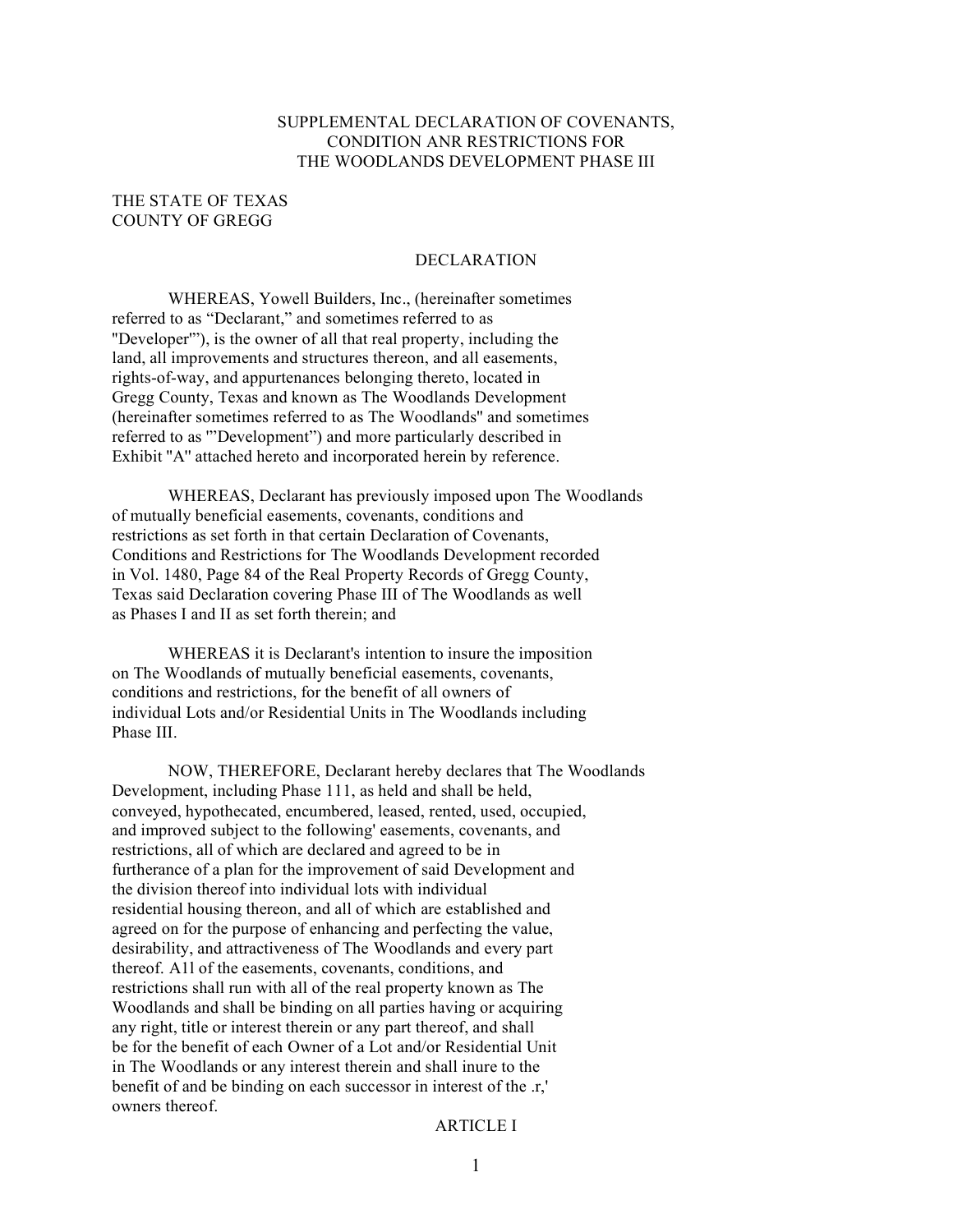# **DEFINITIONS**

### Association

1.01. "Association" shall mean The Woodlands Development Homeowners' Association, a corporation organized under the Texas Non-profit corporation Act for the management of The Woodlands, the membership of which consists of the Owners of individual Lots and/or Residential Units in The Woodlands.

## Board

1.02. "Board" shall mean the Board of Directors of The Woodlands Development Homeowners' Association.

#### Common Areas

1.03. "Common Areas" shall mean a11 portions of The Woodlands other than the Lots and/or Residential Units as shown on the plats of the Development previously recorded in the Real Property Records of Gregg County, Texas.

#### Declarant

1.04. "Declarant" or "Developer" shall mean Yowell Builders, Inc., its successors and assigns.

### Declaration

1.05. "Declaration" shall mean the within Supplemental Declaration of Covenants, Conditions and Restrictions for The Woodlands Development Phase III and the Declaration of Covenants, Conditions and Restrictions for The Woodlands Development recorded in Vol. 1480, Page 84 of the Real Property Records of Gregg County,

### Homeowner

1.06. "Homeowner" or "Owner" shall mean any person, firm, corporation, partnership, association, trust, or other legal entity or any combination thereof, who or which own: a Lot and/or Residential Unit in The Woodlands, including The Woodlands Phase III.

#### Lot

1.07. "Lot" shall mean each of the Lots created by a plat, covering all or any portion of the land included as a part of The Woodlands Development, including The Woodlands Phase III .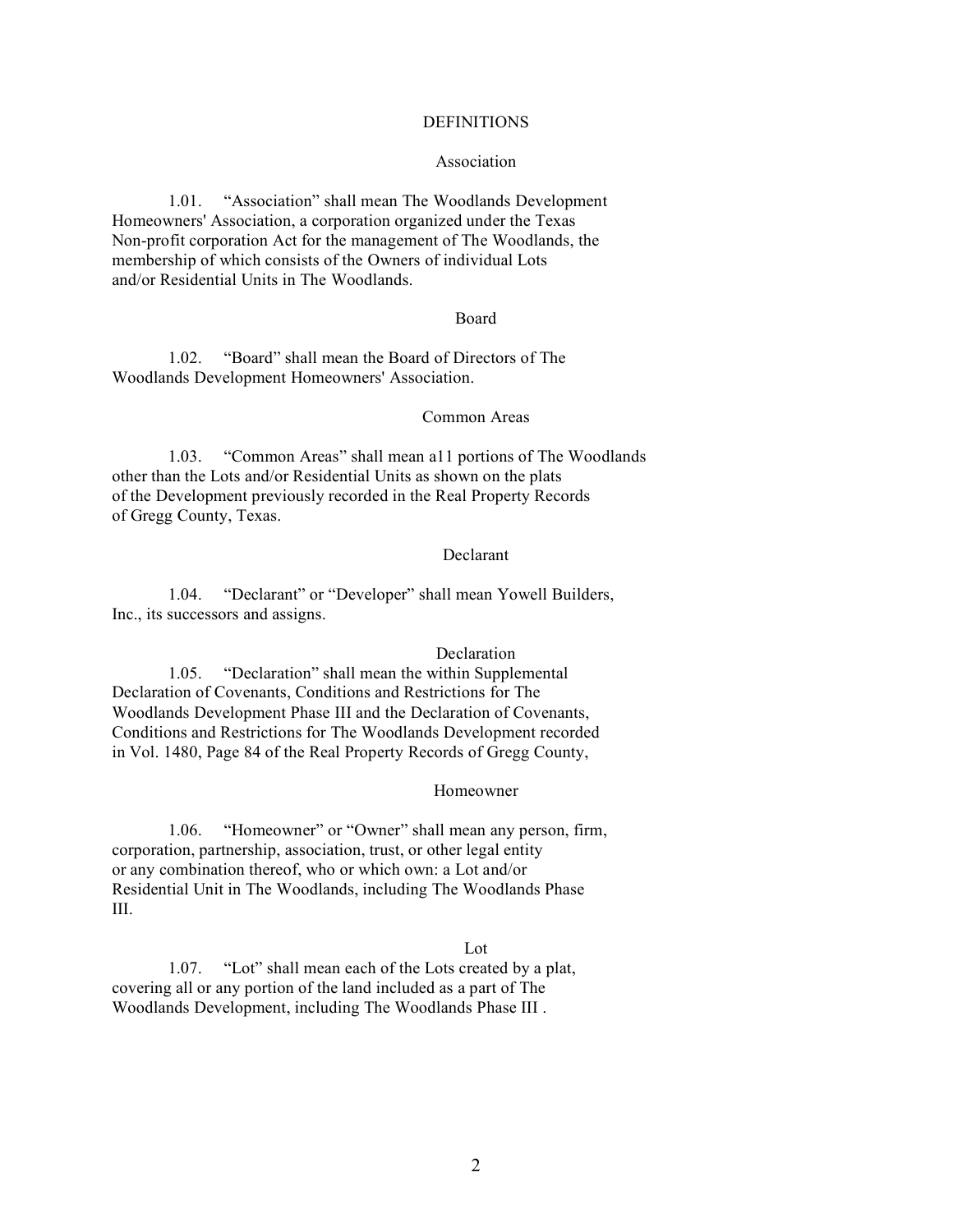## Mortgagee

1.08. "Mortgagee" shall mean a person or entity which holds a mortgage on a Lot and/or Residential Unit in The Woodlands as security for repayment of a loan.

## Plat

1.09. "Plat" shall mean any recorded plat of The Woodlands Development covering any portion of the land, it being contemplated that the Developer will be filing several plats by Units or Phases as the land is developed.

## Residential Unit

1.10. "Residential Unit" shall mean a residence constructed or to be constructed on a Lot or Lots.

1.11. "The Woodlands" or "Development" shall mean the entire parcel of real property described in Exhibit "A" attached hereto, including the land, all improvements and structures thereon, and a1l easements, rights-of-way, and appurtenances thereto, which is divided or to be divided into individual Lots owned by individual owners and operated as a part of The Woodlands Development, including Phases I, II and III.

1.12. ''The Woodlands Phase 11199 or ''Development'' shall mean the entire parcel of real property described in Exhibit 'IB'' attached hereto and set forth in the Plat of said property recorded in Vol. 2068, Page 3l7 of the Real Property Records of Gregg county, Texas, including, the land, all improvements and structures thereon, and all easements, rights-of-way, and appurtenances thereto, which is divided or to be divided into individual lots owned by individual owners and operated as part of The Woodlands Development.

## ARTICLE 2 THE PROPERTY

## Property Subject to Declaration

2.01. Al1 the real property described in Exhibits "A" and "B" hereto including the land, all improvements and structures thereon and all easements, rights-of-way and appurtenances belonging thereto, shall be subject to this Declaration.

# Exclusive Ownership and Possession

2.02. Each Owner shall be entitled to the exclusive ownership and possession of his Lot and/or his individual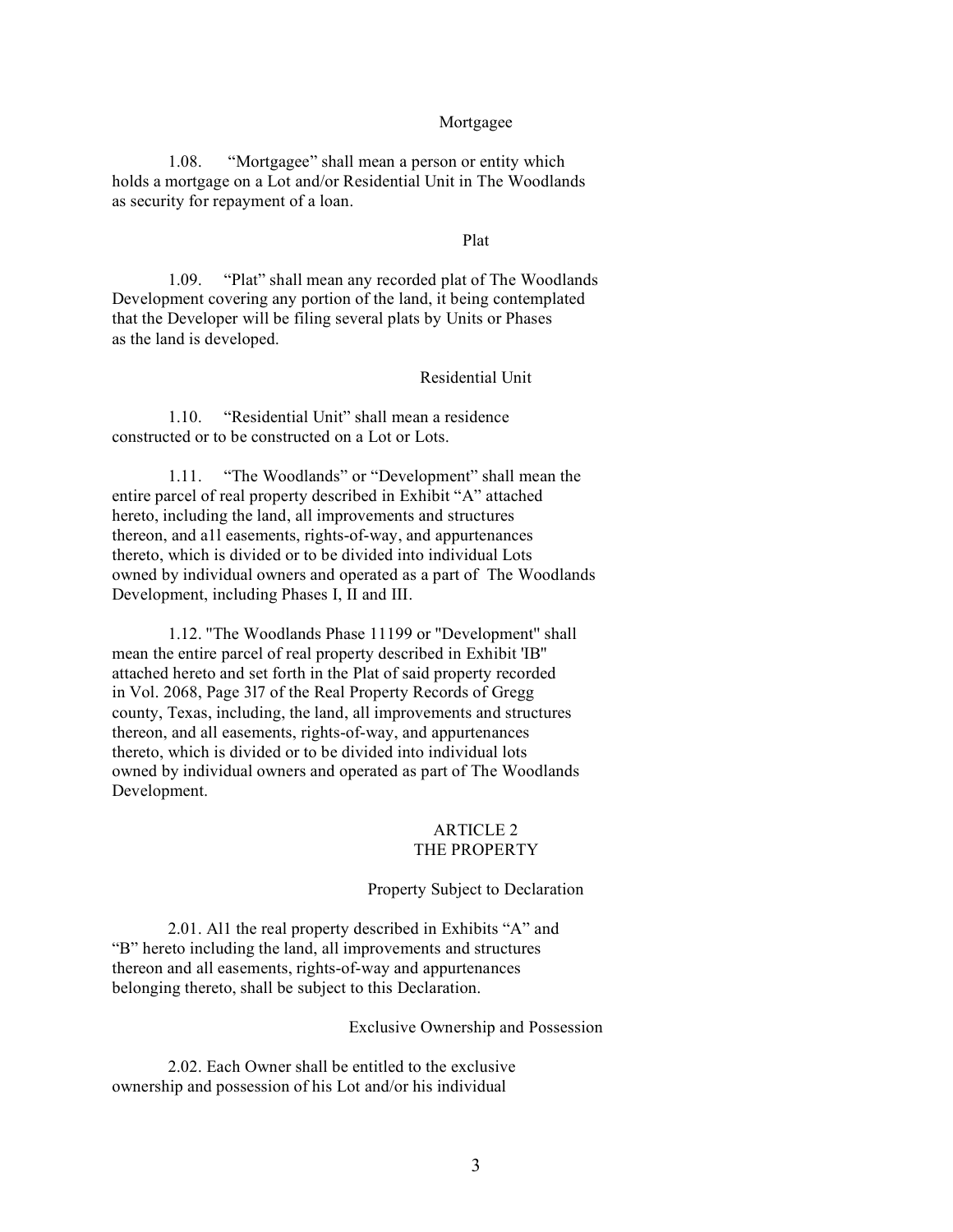Residential Unit. Any Lot and/or Residential Unit may be jointly or commonly owned by more than one person.

# Common Areas

2.03. The Common Areas as defined in 1.03 hereof shall be under the exclusive management and control of The Woodlands Development Homeowners' Association subject to the Interim Management provisions as provided for in Paragraph 3.06. Declarant and Developer, Yowell Builders, Inc., will retain title to all Common Areas until such time as these areas are deeded to the Association in accordance with the Interim Management provisions in Section 3.06. Each Owner is granted a nonexclusive easement covering the use of the Common Areas in accordance with the purpose of which they are intended, without hindering or encroaching on the lawful rights of the other Owners.

### Partition of Common Areas

2.04. The Common Areas shall remain undivided and shall not be the object of an action for partition or division of the ownership so long as the property remains a part of The Woodlands Development. In any event, a1l mortgages must be paid prior to the bringing of an action for partition and the written consent of a11 Mortgagees must be obtained prior to the bringing of an action for partition.

# ARTICLE 3

# ASSOCIATION MANAGEMENT AND CONTROL

## Homeowners' Association

3.01. The Homeowners' Association organized as a nonprofit corporation under the Texas Non-profit Corporation Act, operating under the name of The Woodlands Development Homeowners Association, is charged with the duties and vested with the powers prescribed by law and set forth herein and in its Articles of Incorporation and Bylaws.

## Membership

3.02. Membership in the Association is automatically granted to the Owner of each Lot and/or Residential Unit in The Woodlands. On the transfer of title to any Lot and/or Residential Unit, the membership of the transferor automatically ceases and each new Owner immediately becomes a member.

### Voting Rights

3.03. Voting shall be based on the ownership of a Lot and/or Residential Unit. The Owner of each Lot is entitled to one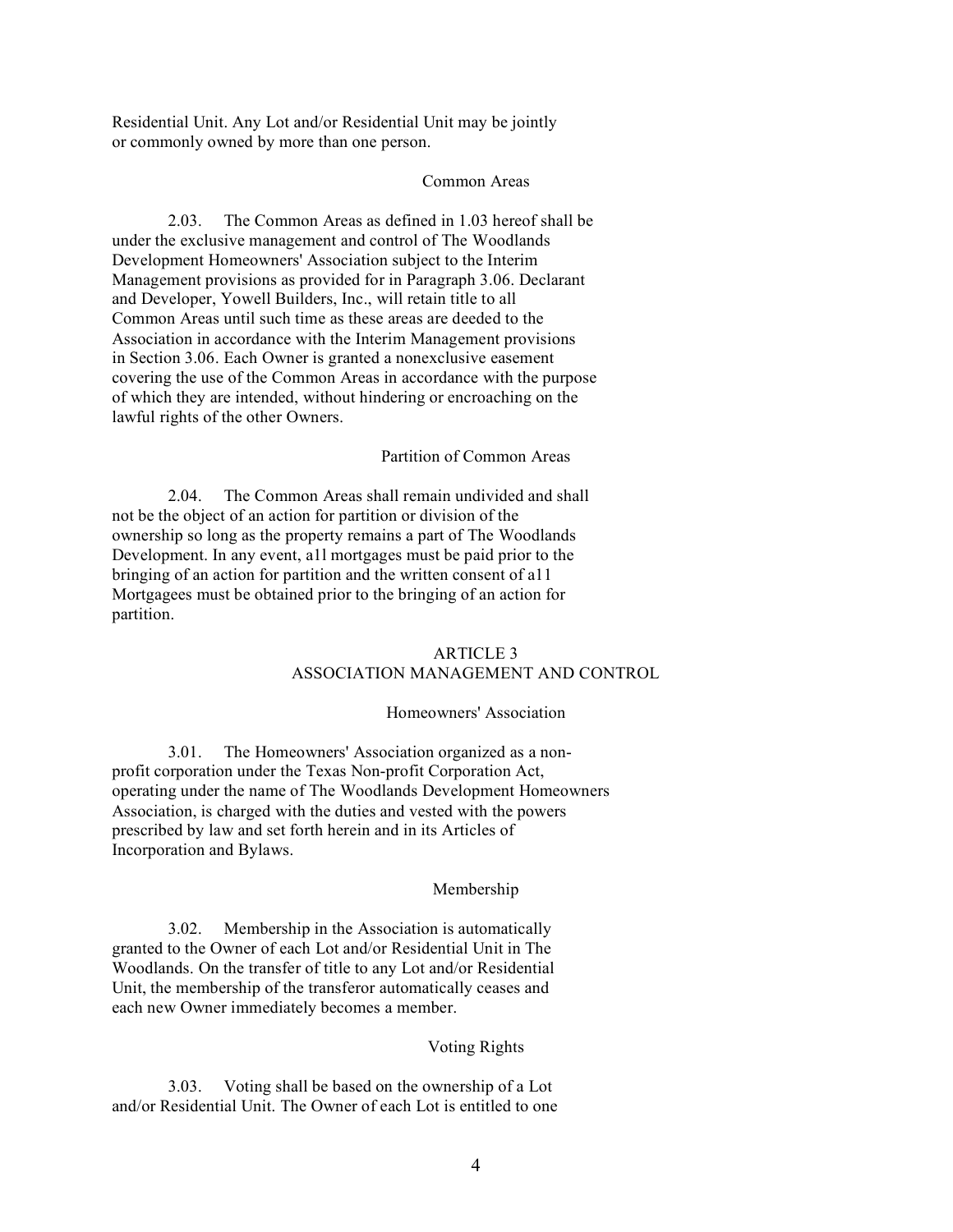(l) vote of the total votes allocated to the Association. In addition to the one vote per Lot each Owner is entitled to an additional one (1) vote for any Residential Unit or part thereof built on an individual Lot.

### Membership Meetings

3.04. Meetings of the members shall be called, held and conducted in accordance with the requirements and procedures set forth in the Bylaws.

## General Powers and Authority

3.05. The Association, upon incorporation according to the laws of the State of Texas, shall have all the powers of a nonprofit corporation established under Texas law, subject only to the limitations contained in this Declaration and in the other governing Instruments. The Association, subject to the Interim Management provisions as provided for in Paragraph 3.06, ma# perform all acts which may be necessary for, or incidental to, the performance of the obligations and duties imposed on it by this Declaration and the other Governing Instruments. The powers of the Association shall include, but are not limited to# the following:

> (a) The power to establish, fix, and levy assessments against the Owners in accordance with the procedures set forth in Article 4 of this Declaration and subject to Ehe limitations therein. '

(b) The power to adopt reasonable operating rules and regulations governing the use of the Common Areas and the facilities, If anyr located thereon, as well as the use of any other Association property.

(c) The right to institute and maintain actions for damages or to restrain any actual or threatened breach of any of the provisions of the Governing Instruments or Association Rules and Regulations either in its own namà and on its own behalf or on behalf of any consenting

(d) the right to discipline members for violation of any provisions of the Governing Instruments or Associàtion Rules and Regulations by suspension of the violator's voting rightst privileges for use of the Common Areas, or by imposition of monetary penalties, subject to the following limitations: '

> (i) the accused member must be given an opportunity to be heard with respect to the alleged violation.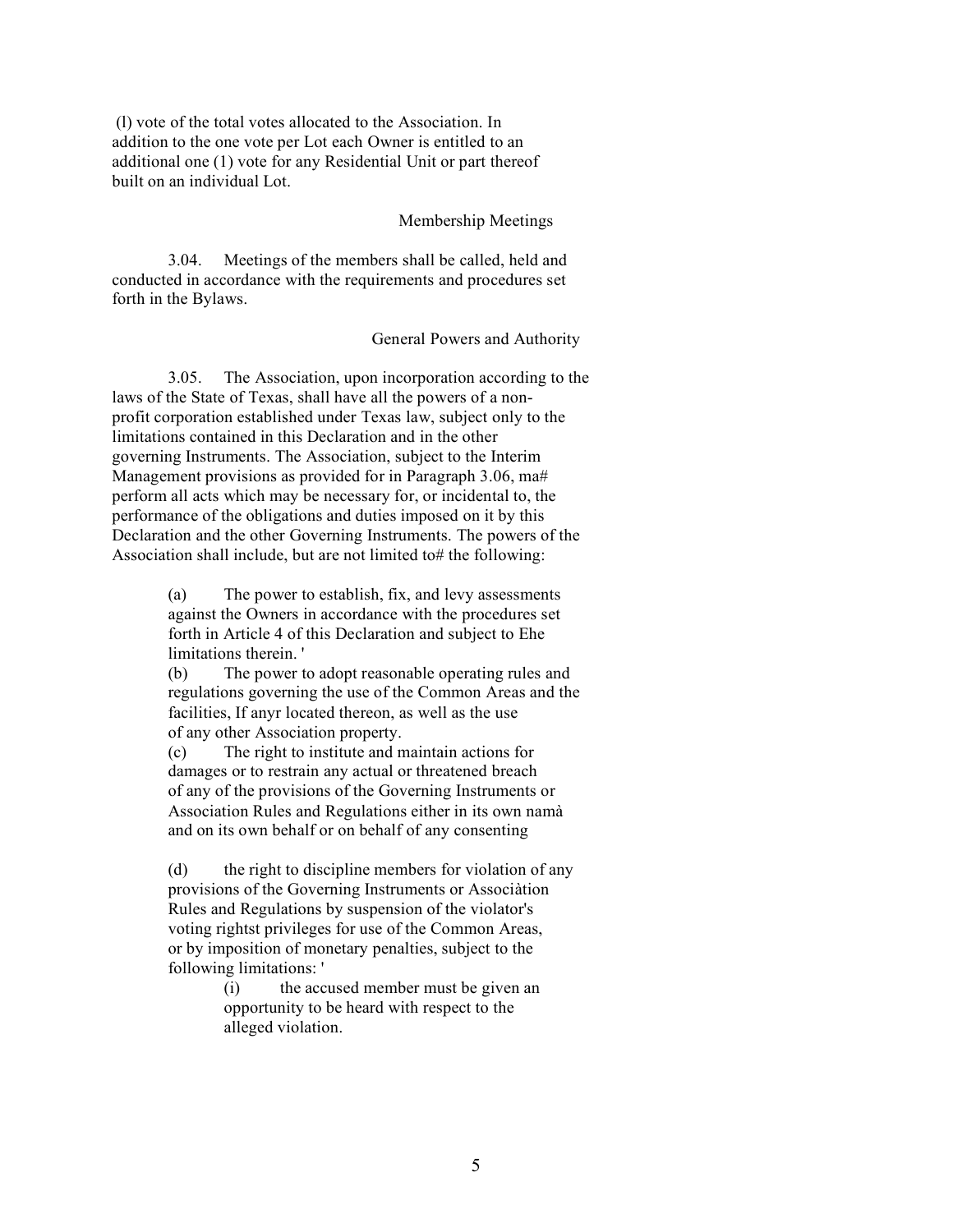(ii) any suspension of privileges and/or imposition of monetary penalties shall be reasonably related to the member's violation.

(e) The power to delegate its authority, duties, and responsibilities through the Board of Directors, to such committees, officers, employees, or agents as are permitted to be retained under the Governing Instruments. (f) The right through its agents or employees, to enter any lot when necessary in connection with any maintenance, landscaping, or construction for which the Association is responsible. Such entry shall be made with as little inconvenience to the Owner as is practicable, and any damage caused thereby shall be repaired by the Association at its own expense.

#### Interim Management

3.06. The Developer and Declarant, Yowell Builders, Inco, will have exclusive management and control over The Woodlands Phase III until such time as Seventy-five percent (75%) of the lots in Phase III are owned and occupied by the Owners of completed Residential Units in The Woodlands, including Phase 111. When said percentage of Lots in Phase III are so owned and occupied, Developer will deed to the Association all of the Common Areas in Phase III and the Association will assume management and control of the Common Areas and occupied Lots and/or Residential Units in The Woodlands Phase III.

During this Interim Management period Declarant will collect the Regular Monthly Assessment of thirty-seven dollars (\$37.00) per month due from each Lot Owner. Declarant will supervise the total yard care due each Lot during this Interim Management period.

Additionally, during the Interim Management period, the Association will set up its initial organization including incorporation under the non-profit corporation laws of Texas, filing of its Articles of Incorporation, and drafting its Bylaws. The A=sociation will establish its complete management structure including Board of Directors, Officers, and various committees as designated by the Association under its Bylaws. However, the Association as established will serve only as an advisory committee to Declarant during the Interim Management period. Declarant will endeavor to cooperate with the Association to accomplish any request presented during this Interim Management period, however, Declarant will in no way be bound by the vote of the Association membership.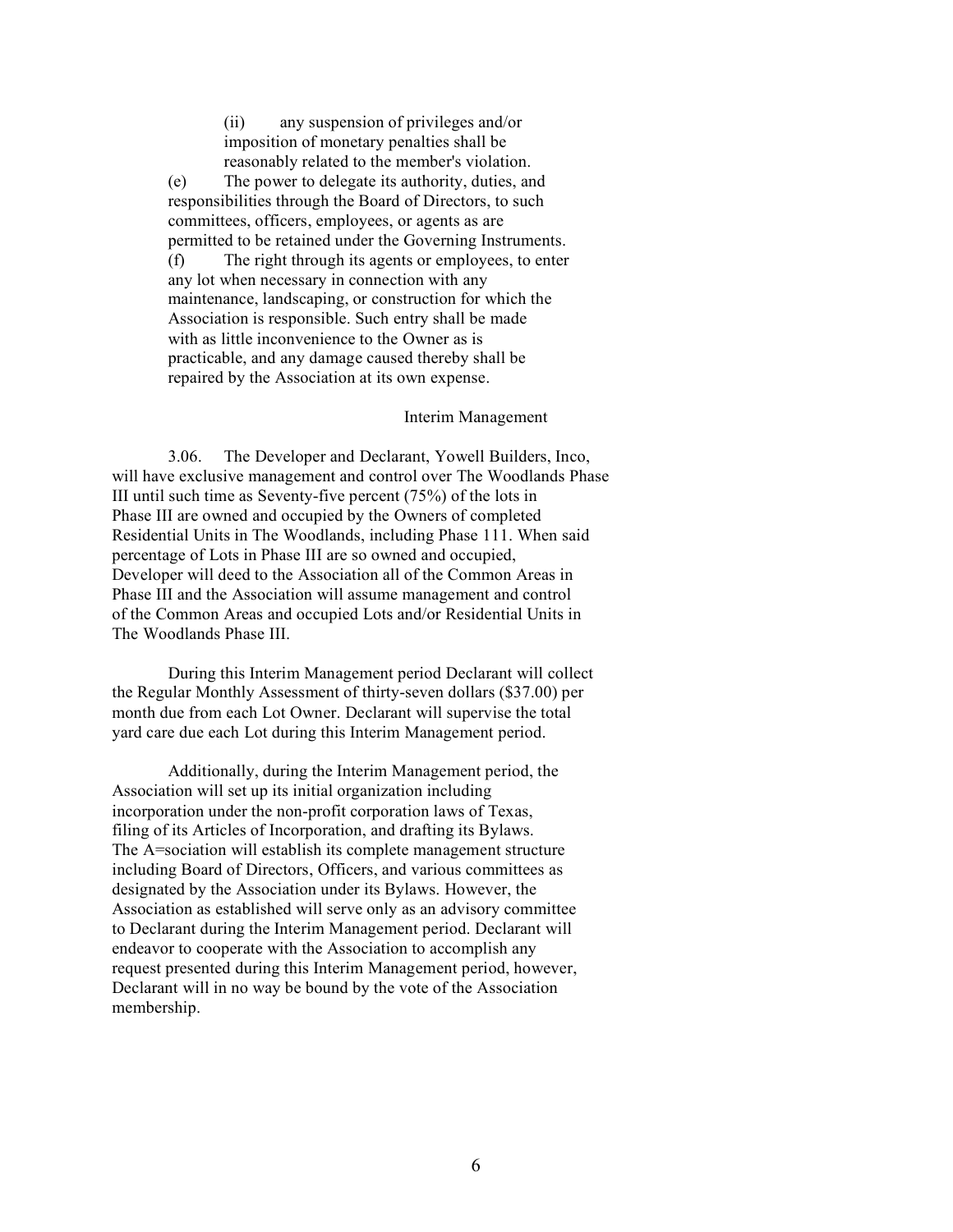## ARTICLE 4 ASSESSMENTS

#### Covenant to Pay

4.01. Each Owner by acceptance of the deed to such Owner's Lot is deemed to covenant and agree to pay to the Association the Regular and Special Assessments levied pursuant to the provisions of this Declaration. All monies collected shall be put into a Management Fund to be used to defray expenses attributable to the ownership, operation, and maintenance of Common Areas by the Association. The Owner may not waive or otherwise escape liability for those assessments by nonuse of the Common Areas or by abandonment of such Owner's Lot.

#### Assessments

4.02. Regular and Special Assessments shall be made in accordance with the following:

## Regular Monthly Assessments

(a) Effective as of October 1, 1983, the Regular Monthly Assessment levied by The Woodlands Development Homeowners' Association was be Twenty-five Dollars (\$25.00) per month for each Lot owned which is a total annual assessment of Three Hundred and No/100 Dollars (\$300.00) for each Lot owned. Effective as of the date hereof, the Regular Monthly Assessment levied by The Woodlands Development Homeowners' Association shall be \$37.00 per month for each Lot owned which is a total annual assessment of \$444.00 for each Lot owned. Said annual assessment may be increased each year not more than fifteen percent (151) above the maximum assessment for the previous year without a vote of the members. The maximum annual assessment may be increased above fifteen percent (15%) by the vote or written consent of a majority of the members of the Association. The Board of Directors of The Woodïands Development Homeownersl Association may affix the annual assessment at an amount not in excess of the maximum.

## Special Assessments

(b) In addition to the annual assessments authorized above, The Woodlands Development Homeowners ' Association may levy in any assessment year, a Special Assessment applicable to that year only, for the purpose of def raying in whole or in part, the cost of any construction, reconstruction, repair or replacement of a capital improvement on the Common Area, including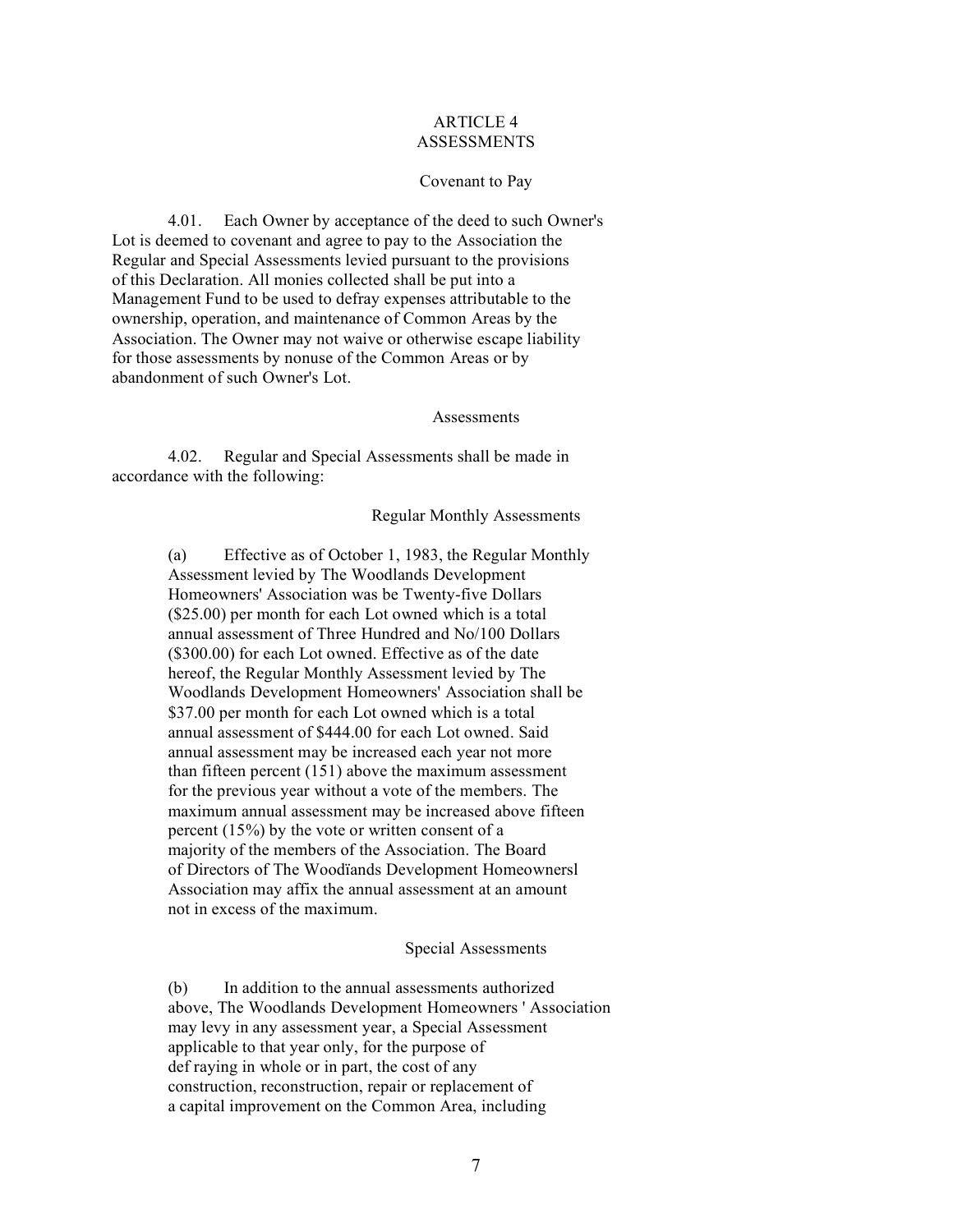fixtures and personal property related thereto. Any such assessment must be approved by two-thirds (2/3rds) vote of the members of the Association.

### Notice and Quorum

4.03. Notice and a quorum are required for action authorized under Sections 4.02 (a) and/or (b). Written notice of any meeting called for the purpose of taking any action authorized by sections 4.02 (a) and/or (b) shall be sent to all members not less than seven (7) days nor more than fifteen (15) days in advance of such meeting. In the event that the proposed action is favored by a majority of the votes cast at such meeting, but less than the requisite majority of the total membership of the Association, said action shall be conditionally passed. If within thirty (30) days the members of the Association meet with quorum and sufficient votes are obtained opposing the conditional action then such conditions action will be revoked and said increase in the Regular and/or Special Assessments will be void. If the necessary opposition vote is not obtained the conditional resolution will be final and the Regular and/or Special Assessment will be effective as of the date of the conditional vote.

### Commencement of Assessments

4.04. Regular Assessments shall commence for each Lot in The Woodlands Phase III on the first day of the next month following the date of closing on the sale of that Lot and b0th Regular Monthly and Special Assessments will be fixed at the same rate for each individual Lot.

### Liability for Assessments

4.05. Each Regular Monthly Assessment and each Special Assessment shall be a separate, distinct, and personal debt and obligation of the indivldual Owner against whom the same are assessed. The amount of any assessment not paid when due shall be deemed to be delinquent.

### Remedies for Nonpayment of Assessments

4.06. Any assessment not paid and received within ten (10) days of the date when it is due and payable shall be deemed delinquent, and, without notice, shall accrue a late charge for additional collection cost to be set by the Board; provided, however such charges shall be made only to the extent legally permissible. Such delinquent payment shall also, at the Board s option, bear interest at the rate of ten percent (10%) per annum from the date originally due until paid. If any such amount shall remain unpaid longer than fifteen days past the date when it is due and èayable, at the Board's election, the assessments due from the delinquent Owner for the next twelve (12) months may be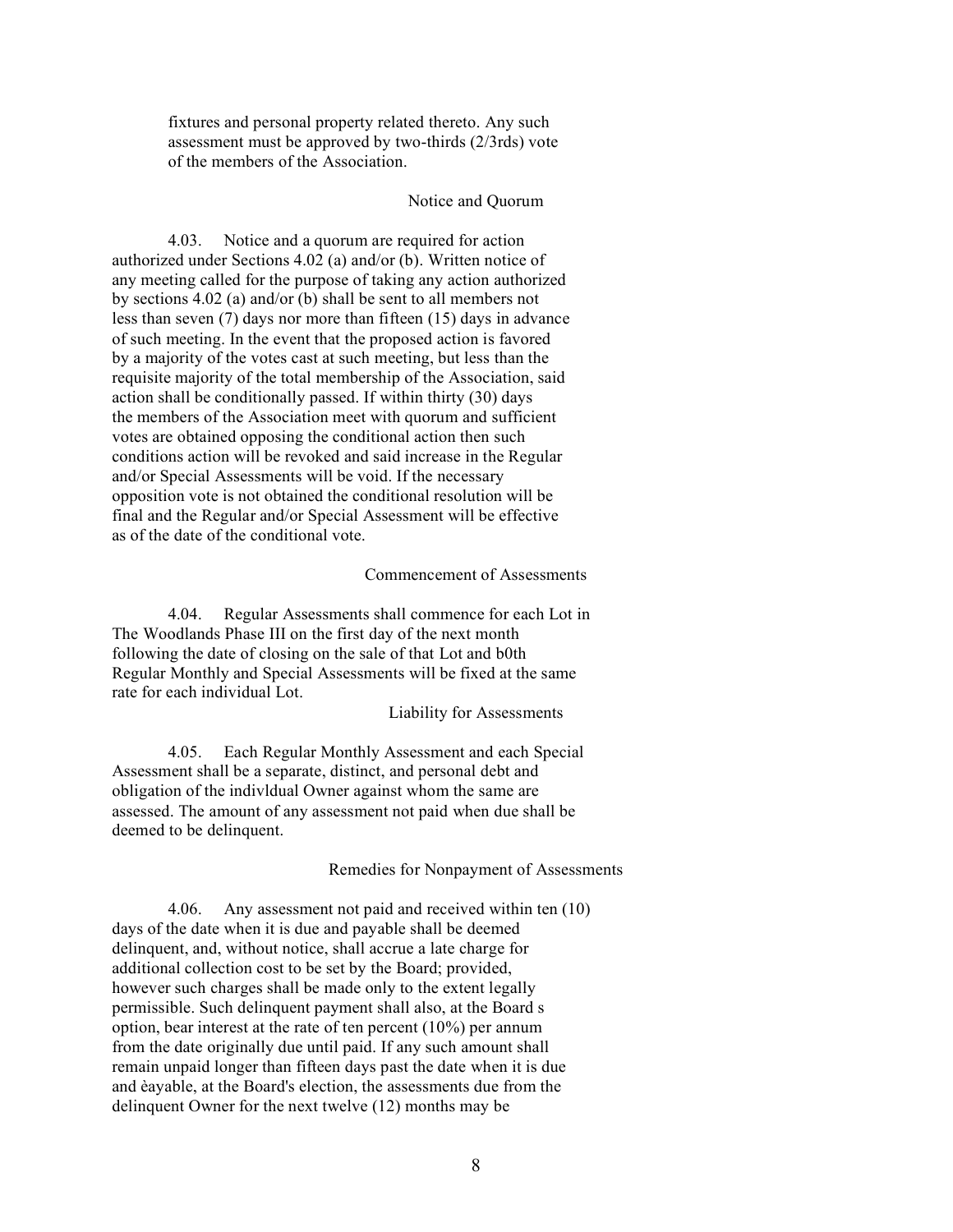accelerated, and thereby become at once due and payable and from the fifteenth (15th) day of such month until paid shall bear interest at the rate of ten percent (10%) per annum. If# after the assessment for the next twelve (12) months has been accelerated by the Board, satisfactory payment of the assessment and accrued interest are paid, then the Board may allow such charge to again be paid on a monthly basis. In order to secure payment of any Regular or Special Assessment, a vendorls lien and superior title to each Lot and/or Residential Unit constructed thereon shall be and is hereby reserved and granted to the Associatione which lien may be foreclosed either through appropriate judicial proceedings by the Association or by public sale without judicial proceedings. Each Owner, by accepting conveyance of a Lot, together vith any improvements situated thereon, irrevocably grants to the Association a power of sale so that the lien securing payment of the unpaid sums required to be paid by this Declaration may be foreclosed at public sale without judicial proceedings in the manner permitted by law in the State of Texas for mortgages foreclosing under a Deed of Trust. The vendor's lien and superior title herein reserved shall be subordinate in a1l respects to any mortgage. In addition to foreclosing the lien hereby retained, in the event of nonpayment of any Owner of such Owners' Regular or Special Assessments, the Association may, acting through the Board, upon ten (10) days prior written notice thereof to such nonpaying Owner, and in addition to all other rights and remedies available at law or otherwise# upon ten (10) days written notice, purchase from such nonpaying Owner (and for this purpose each Owner hereby grants to the Association an option to so purchase) such nonpaying Owner's Lot and/or Residential Unit thereon at a purchase price equal to the price at which such Owner originally purchased same, less the amount of the unpaid portion of the assessments given rise to such option and less the balance of any debt secured by any mortgage encumbering the subject Lot and/or Residential Unit (said option being expressly subordinate to any mortgage on such nonpaying Owner's Lot and/or Residential Unit).

#### Payment of Assessment on Conveyance of Lot

4.07. On the sale or conveyance of a Lot, all unpaid assessments against an Ovner for his share in the expenses to which Paragraph 4.02 refers shall first be paid out the sale price or by the purchase in preference over any other assessments or charges of whatever nature, except the following:

(a) Assessments, liens, and charges in favor of the state and any political subdivision thereof for taxes past due and unpaid on the Lot and/or Residence. (b) Amount due under mortgage instruments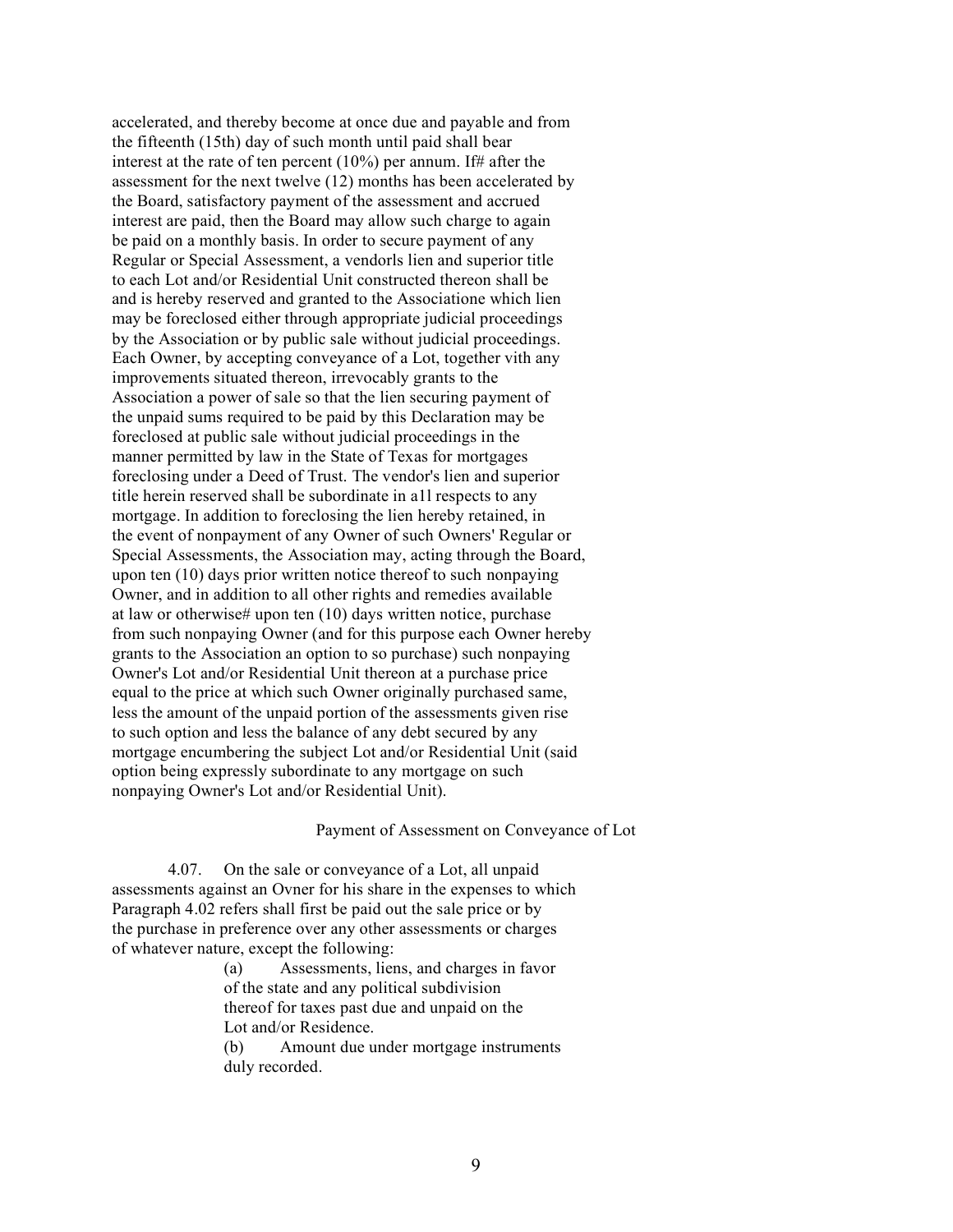# ARTICLE 5 GENERAL PROVISIONS RELATING TO USE AND OCCUPANCY

5.01. The Woodlands, including Phase III, shall be occupied and used only as follows:

> (a) Each Lot shall be used for a Residential Unit for a single family and for no other purpose, and the minimum heated and cooled area for each individual dwelling shall be at least 1,500 square feet unless a smaller unit is approved by Declarant, Yowell Builders, Inc., its successors or assigns.

(b) All plans and specifications for initial Residential Units in each Phase must be approved by Declarant, Yowell Builders, Inc., it's successors or assigns, prior to beginning initial construction on an individual Lot in order that Developer, at its sole discretion, can insure continuity and architectural integrity of The Woodlands.

(c) No storage buildings, workshops, sheds, or similar structures can be built or later added without the express written approval of Declarant during the Interim Management period, and thereafter the Association.

(d) No overnight parking of trailers, boats, motor homes, or similar vehicles is permitted in The Woodlands, including Phase 111.

(e) Al1 driveways are to be concrete or comparable hard surface but under no circumstances shall they consist of only dirt or asphalt.

(f) No railroad ties for purposes of landscaping are permitted in the front yard of a Residential Unit in The Woodlands, including Phases 1, 11 or 111.

(g) Garages on individual Residential Units can never be converted to living areas without the approval of Developer during the Interim Management period and thereafter the Association.

(h) The front yard of each Residential Unit must be appropriately landscaped, including sprinkler system, concrete walkwayr and a six-foot wood privacy fence joining each Residential Unit near the front corners. A11 rear yards must be enclosed with a six-foot privacy fence compatible with existing privacy fences and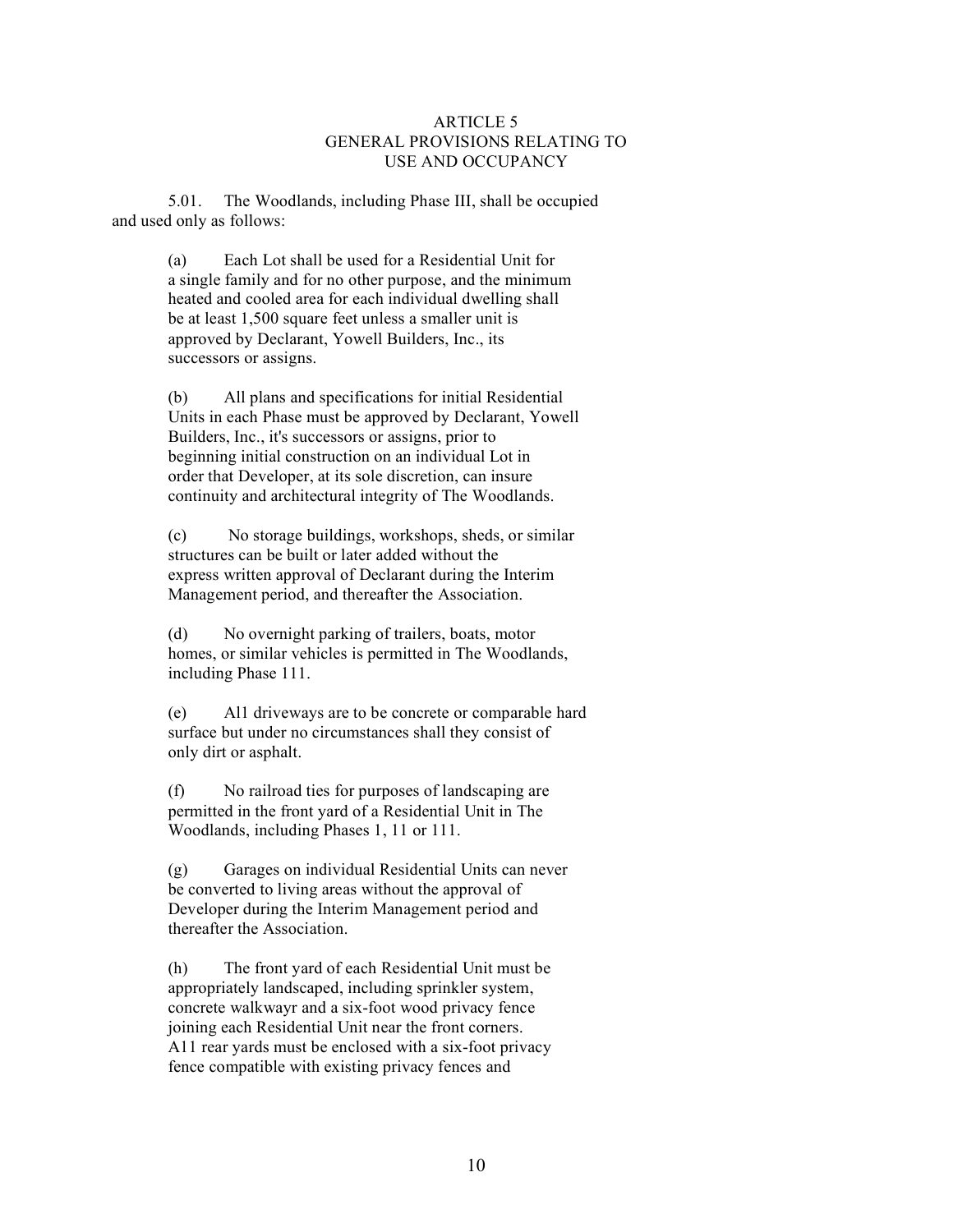constructed with material of maximum durability to withstand weather damage. Privacy fences and landscaping must be maintained in a continuous manner to be functional and attractive. In the event the Association deems it necessary to perform essential repairs or maintenance, they can require appropriate payment from the Owner.

(i) Each individual Owner is responsible for the exterior appearance of his individual Residential Unit and must avoid unsightly colors when repainting. Future changes in color must blend with the typical residences in The Woodlands, and in the event an Owner fails to maintain the exterior of the Residential Unit in the condition typical to those around it, the Association has a right to hire the work done and require payment from the Owner.

(j) Only dogs, cats and typical house pets will be allowed, and must be at a1l times contained within the fenced area of the Residential Unit and if outside the individual fenced enclosure must be on a leash and in control at all times.

(k) No business, professions, or commercial activity of any type shall be operated from or out of any Residential Unit or any Common Areas with the exception of the business of Developer and the transferees of Developer in developing all the Lots as provided for.

(1) No sign of any kind shall be displayed to public view on the Lot or the Common Areas without the prior written consent of the Declarant during the Interim Management period and thereafter the Association, except customary name and address signs and lawn signs not more than five square feet in size advertising a property for sale or rent.

(m) No noxious or offensive activity shall be carried on in any Residential Unit or in the Common Areas, nor shall anything be done therein which May be or become an annoyance or nuisance to the other Owners.

(n) No Owner shall use or permit such Owner's Residential Unit or any Common Areas to be used ior any purpose which would (i) void or increase the cost of any insurance in force with respect to the Development, or (ii) make it unreasonably difficult to obtain any insurance required by this Declaration, or (iii) constitute a public or private nuisancer which determination may be made by the Board in its sole discretion, or (iv) constitute a violation of any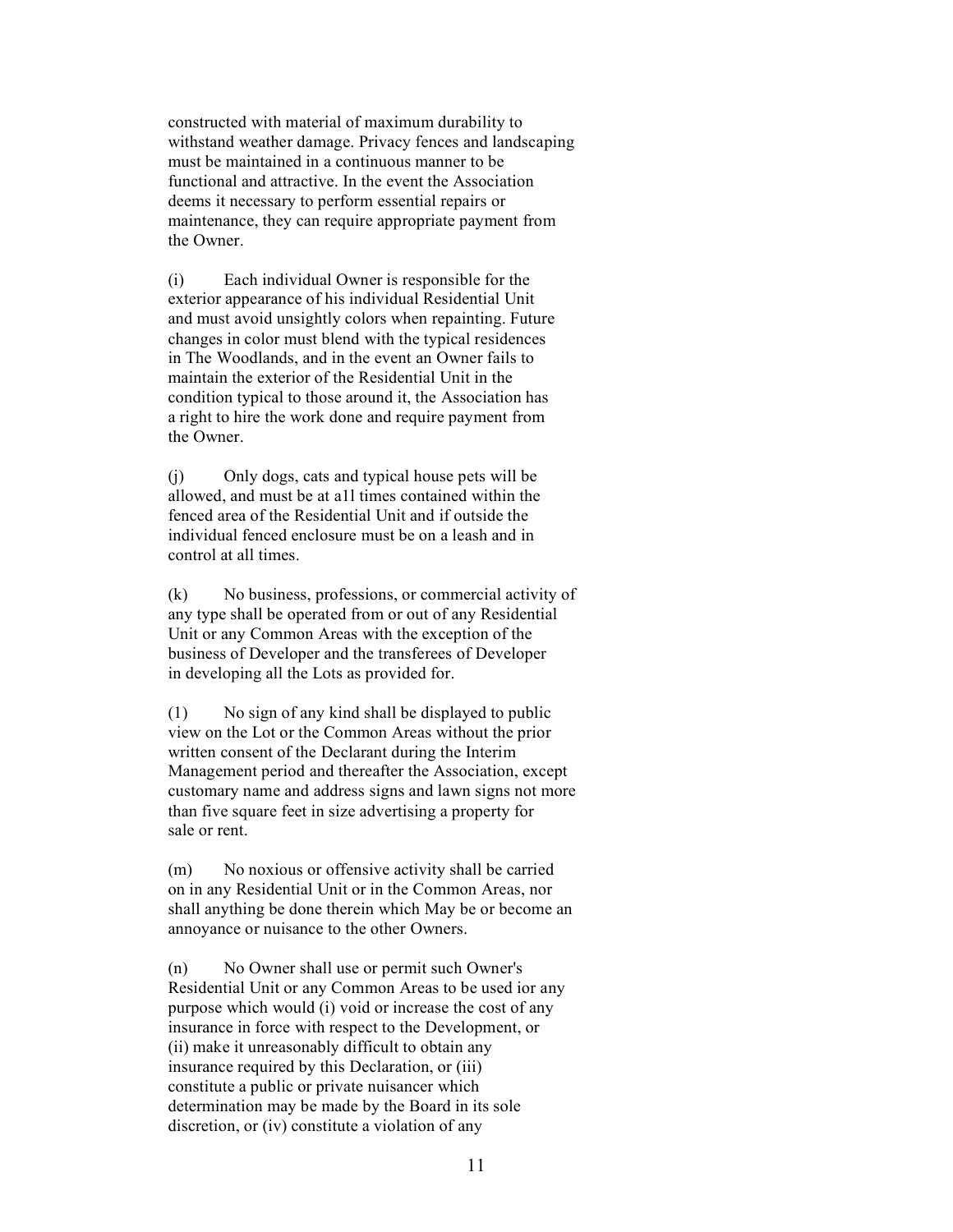applicable law, ordinance, rule or regulation (including the Rules and Regulations of the Associationl, or (v) unreasonably interfere with the use and occupancy of the Development by the other owners as determined by the Board in its sole discretion.

(o) Owner shall at times observe and comply with the Rules and Regulations of the Association.

(p) Specifically exempted from the provisions of this section are activities of the Developer carried out in the regular pursuit of construction, maintenance and sales within the Development, which exemption shall end when a1l development activity including sales are completed. Such exemption includes but is not limited to maintaining Lots as model homes, placing advertising signs on project property, and generally making such use of the Woodland's Lots and Common Areas as is necessary to carry on construction, maintenance, and sales activities.

#### Maintenance

5.02. Each Owner will enjoy total yard care year round by the person or persons hired by the Association and paid out of the Regular Monthly Assessments. The Association will also insure that the Common Areas and greenbelts are properly maintained. Except for those portions which the Association is required to maintain and repair, each Owner shall at his sole cost and expense, maintain and repair his Lot and/or Residential Unit keeping the same in good condition and repair.

### Damage Liability

5.03. Each Owner shall be liable to the Association for all damage to the Common Areas or other Association property that is sustained by reason of the negligence or wilful misconduct of that Owner, his family, guests, or tenants.

#### Easements

5.04. The following exclusive and nonexclusive easements pertain to The Woodlands Development as follows:

> (a) The Development and Lots shall be subject to an easement in favor of al1 of the Owners for minor encroachments created by construction, settling, rising or other movement of the Residential Units, and any encroachment resulting from the overhang or overlap of roofs and gutters.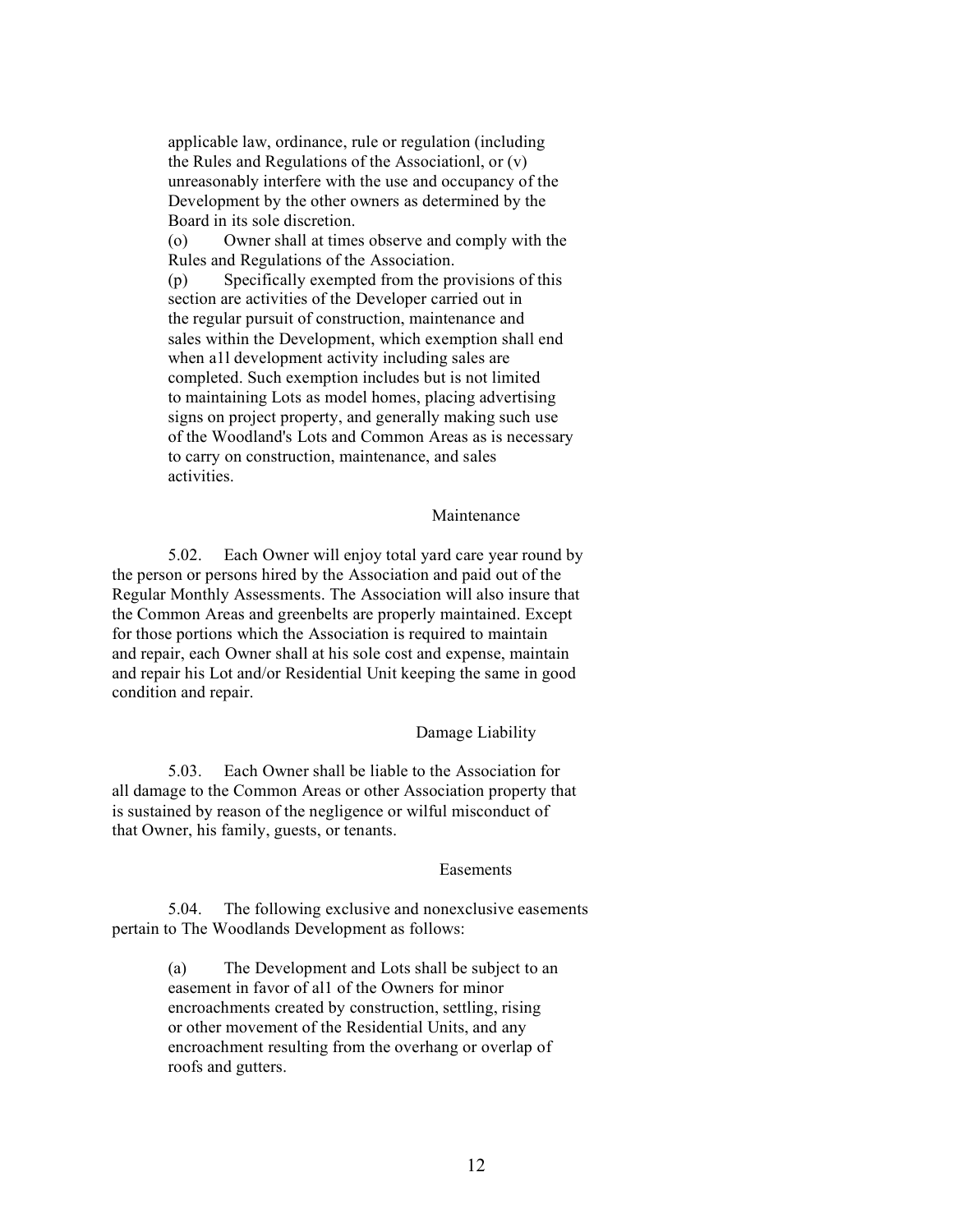(b) A non-exclusive easement is hereby granted to each Owner in and to the Development for the purposes of access to and the maintenance and repair of each such Owner's Residential Unit, and if an Owner (including Developer) of any Lot must, in order to make reasonable repairs or improvements to such Lot and/or Residential Unit thereon, enter or cross the Common Areas or another Lot, such Owner shall have the right and an easement to do so, provided that such Owner shall use the most direct, feasible route in entering and crossing over such area and shall restore the surface so entered or crossed to its original condition at his own expense.

(c) A non-exclusive easement is hereby granted to each Owner in and to the Common Areas for each such Owner's use and enjoyment of the Common Areas, such easement being sublect to the Rules and Regulations adopted, from time to time, by the Association.

(d) A non-exclusive easement is hereby granted to the Association in and to the Development for the purposes of providing and maintaining utility services (including without limitation electricity, gas, water, sanitary sewer, storm sewer, telephone, and television antenna) to the Residential Units and Common Ares. The Association shall have the right to assign, from time to time, such easement on a non-exclusive basis to Owners or others for the purposes of providing and maintaining utility services to any such Owner's Residential Unit.

(e) Developer, so long as Developer owns any Lots, and the Association shall have the right and are hereby granted a non-exclusive easement to use the Common Areas and any Lot or portion thereof as may be needed for repair, maintenance, or construction on such Lot or the Common Areas.

(f) Drainage Easement. Each Lot Owner covenants to provide such easements for drainage and water flow as the contours of the land and the arrangement of buildings by Developer thereof requires.

(g) Special Easements. A special easement for use and enjoyment is qranted to any Owner vhose privacy fence adjoins an adlacent Residential Unit and extends hïs enclosed patio/garden area onto an adjacent Lot. Such special easement shall be restricted to those individual Lot Owners whose Residential Units are constructed in such a manner and where such an easement is the most practicable alternative to enclosing the patio/garden area, and will include only the area of the adjacent Lot enclosed by said Owner's privacy fence.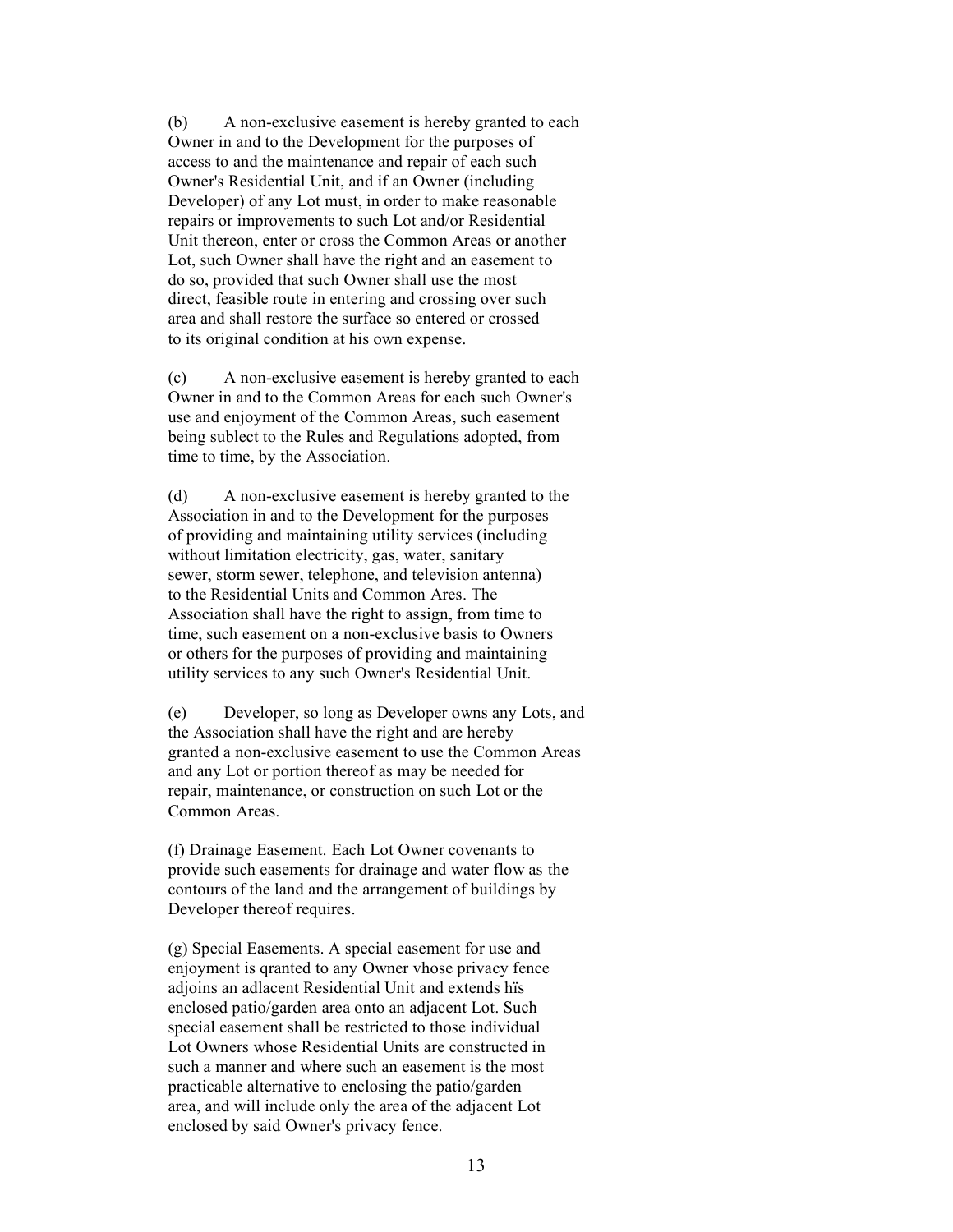(h) Blanket Easement. An easement shall exist in favor of Developer and the Association over the Lots and the Common Areas for the construction of a common cable television system, a common sprinkler system, or any other item for the common benefit of the Lot Owners. an easement shall also exist for the purposes of repair and maintenance of any item so constructed. An entry upon any Lot or the Common Areas to effectuate the foregoing purposes shall not be deemed a trespass. Each Lot Owner, by his acceptance of a deed to a Lot, agrees to subject any Lot owned by him to these easements, and covenants not to damage or destroy any portion of an item so constructed and shall hold the Association and/or Developer harmless for the cost of repairing or replacing any portion damaged or destroyed by such Lot owner, his family, or his guests and invitees.

(i) Developer reserves for the use and benefit of the Association a perpetual easement of reasonable dimension for the purpose of erecting and maintaining an entrance sign identifying the project.

### Party Walls

5.05. Each wall that is built as a part of the original construction of the Residential Units upon the Development and placed on the dividing line betveen the Lots shall constitute a Party Wall and, to the extent not inconsistent with the provisions of this section, the general rules of law regarding Party Walls and liability for property damage due to negligence or wilful acts or omissions shall apply thereto.

> (a) The cost of the reasonable repair and maintenance of a Party Wall shall be shared in equal amounts by the Lot Owners who make use of such wall.

(b) If a Party Wall is destroyed or damaged by fire or other casualty, any Lot Owner who has used the Party Wall may restore it, and if any other Lot Owner thereafter makes use of the Party Wall, he shall contribute to the cost of restoration thereof equally with the other Owner without prejudice, however, to the right of any such Lot Owner to call for a larger contribution from the other Lot Owner under any rule of law regarding liability for negligence or wilful acts or omissions.

(c) Notwithstanding any other provisions of this section, a Lot Owner vho, by his own negligence or wilful act or omission, causes a Party Wall to be exposed to the elements shall bear the whole cost of furnishing the necessary protection against such elements.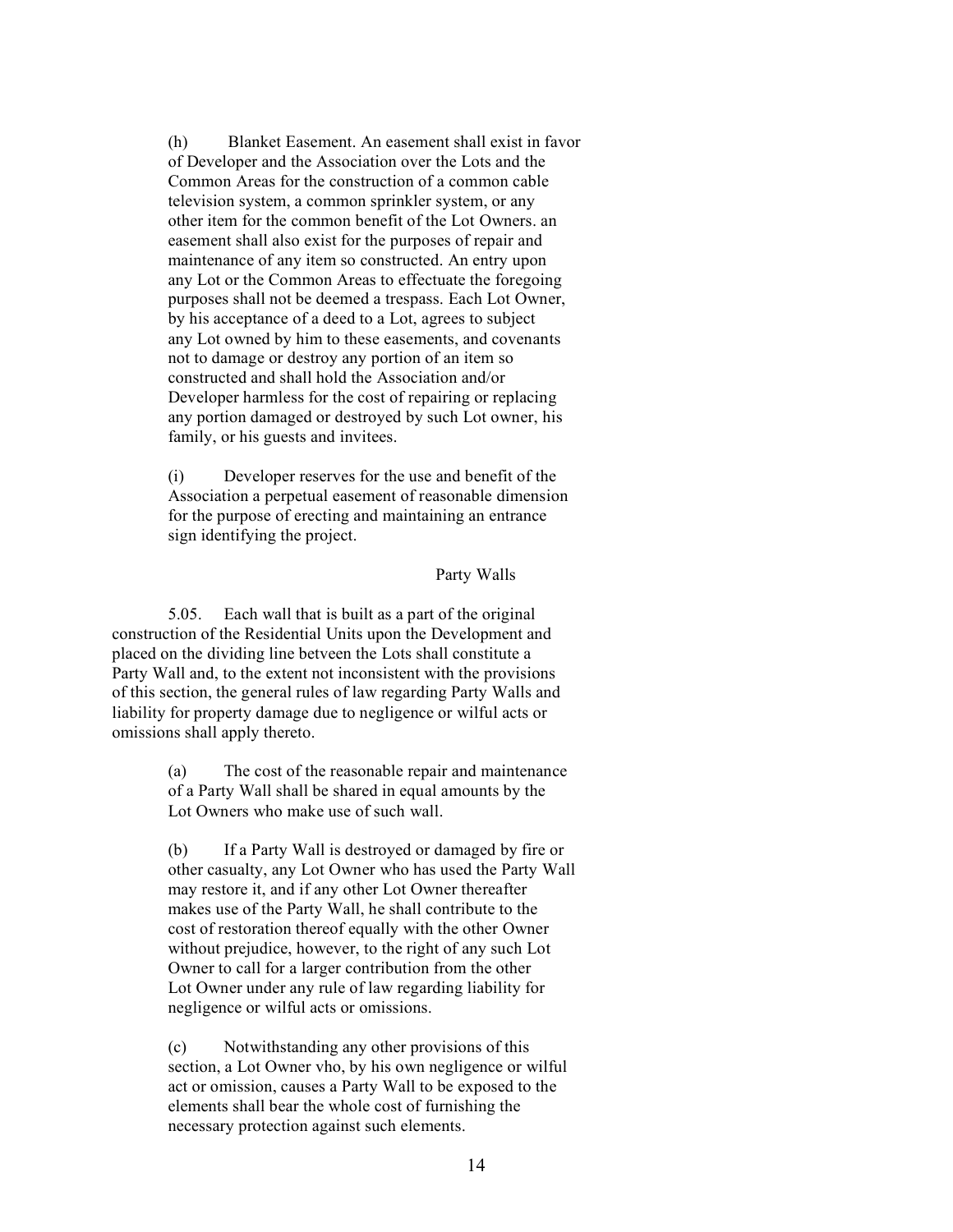(d) The right of any Owner to contribution from any Owner under this section shall be appurtenant to the land and shall pass to such Owners' successors in title.

# ARTICLE 6 DAMAGE OR DESTRUCTION

### Owner's Obligation to Repair

6.01. Each Owner shall, at his sole cost and expense, repair his Residential Unitp keeping the same in a condition comparable to the condition of such Residential Units at the time of its initial construction, excepting only normal wear and tear. Owner's Obligation to Rebuild

6.02. If a1l or any portion of a Residential Unit is damaged or destroyed by fire or other casualty, it shall be the duty of the Owner thereof, with a11 do diligence, to rebuild, repair, or reconstruct such Residential Unit in a manner which will substantially restore it to its appearance and condition immediately prior to the casualty. Reconstruction shall be undertaken within two (2) months after the damage occurs, and shall be completed within six (6) months after the damage occurs, unless prevented by causes beyond the control of the Owner or Owners.

# ARTICLE 7 MISCELLANEOUS PROVISIONS

#### Enforcement

7.01. Declarant, The Woodlands Development Homeowners' Association, or any individual Owner shall have the right to enforce, by any proceeding at law or in equity, all restrictions, conditions, covenants, easements, reservations, liens, and charges now or hereafter imposed by the provisions of this Declaration. Failure by Declarant, The Woodlands Development Homeownersl Association, or by any individual Owner to enforce any covenant or restriction herein contained shall in no event be deemed a waiver of the right to do so thereafter.

## Severability

7.02. Invalidation of any one of these covenants or restrictions by Judgment or Court Order shall in no way affect any other provisions, which will remain in full force and effect.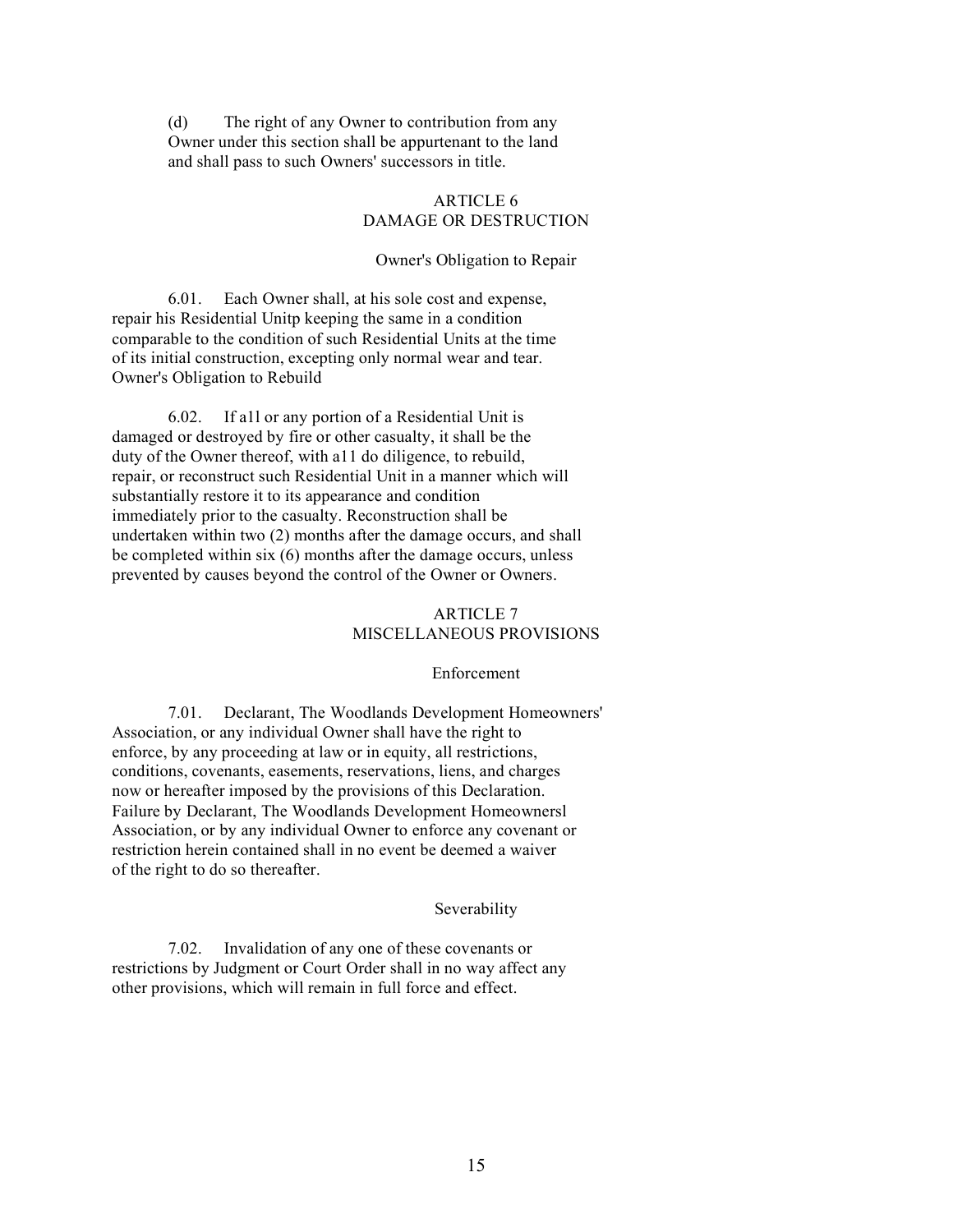### Mortgagee Matters

7.03. Any Mortgagee, upon reasonable notice, shall be entitled to examine the books and records of the Association. Notwithstanding anything to the contrary in this Declaration, Developer states that the common property in this Development has a relatively insignificant influence upon the enjoyment of the premises, and has little or no effect upon the value of the property securing the mortgage for the individual Lots and/or Residential Units. Developer believes that this Development is a I'DeMinimus'' Planned Unit Development in that (a) the common properties' influence and effect is as stated above; (b) its marketability has been proven.

### Rules and Regulations

7.04. The Rules and Regulations with respect to the day to day maintenance, operation and enjoyment of the Development may be amended from time to time by the Association. The Rules and Regulations are of equal dignity with and shall be enforceable in the same manner as, the provisions of this Declaration, but in the event of a conflict, this Declaration shall control. Each Owner, by accepting conveyance of an individual Lot and/or Residential Unit, agrees to comply with and abide by the Rules and Regulations as the same may be amended from time to time.

## Exhibits

7.05. Exhibits ('IA'D and (''B'') attached hereto as well as all recorded Plats of The Woodlands, are incorporated herein by reference to this Declaration for all purposes as if set out verbatim herein.

#### Violation of covenants or Rules

7.06. In the event any Owner violates any of the covenants or provisions of this Declaration or the Rules and Regulations of the Association, the Board of Directors of the Association shall have the right and authority to impose a fine on the Owner in violation thereof for such sum as the Board of Directors may deem appropriate and reasonable under the cirmlostances, taking into consideration the severity of any such violation and whether or not any such violation continues after the Owner receives a written request from the Association to cure or cease any such violation. Any fines so imposed upon an Owner by the Board of Directors shall' not exceed two Hundred Fifty Dollars (\$250.00) for any single violation. In the event a fine is imposed on an Owner pursuant to this section, the fine shall constitute a contractual obligation of the Owner to the Association and shall be payable do the Association at the same address as the Regular Monthly assessments or Special assessments within ten (10) days from the Owner's receipt of a demand therefor. The Association may enforce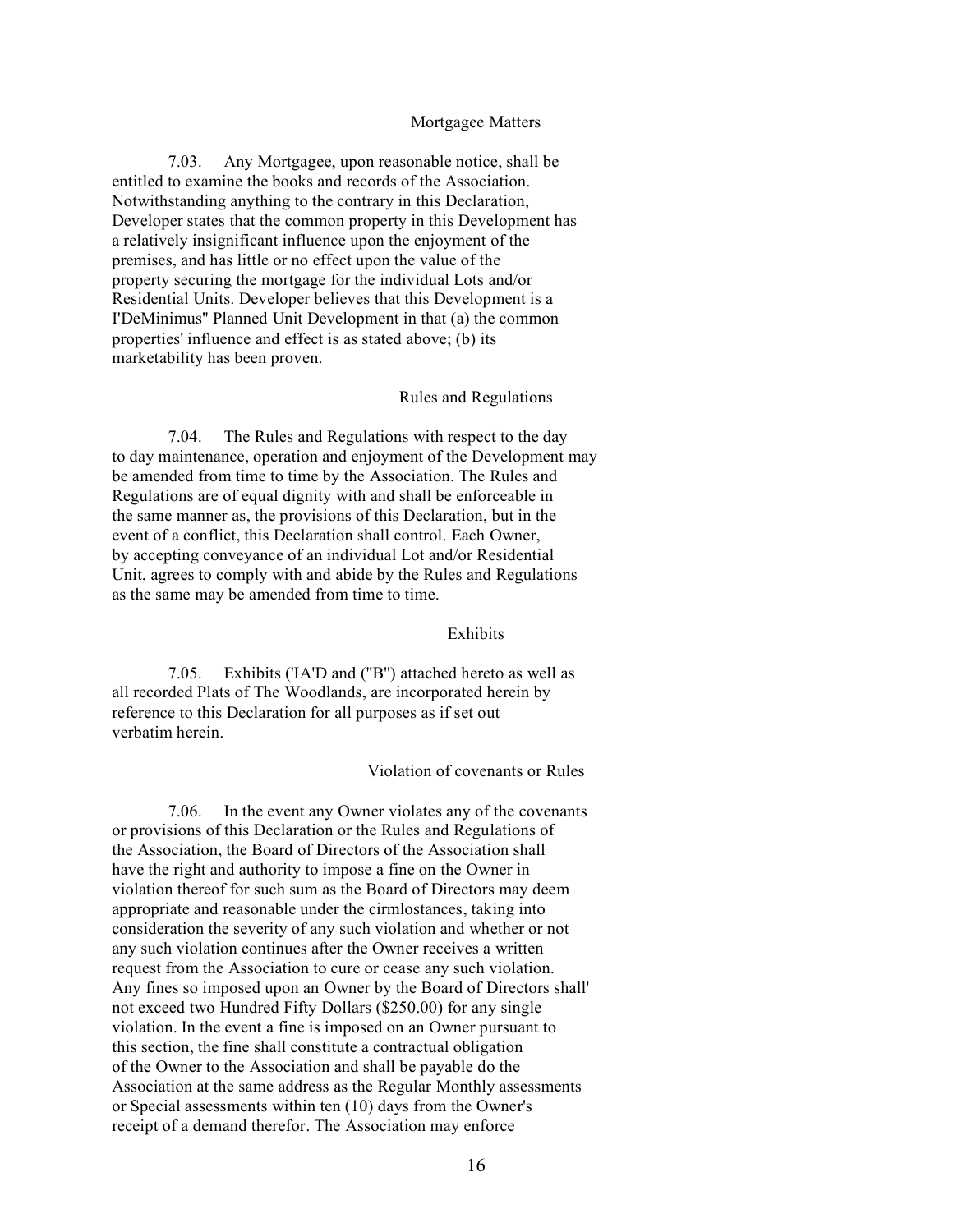collection of any such fine in the same manner as provided in Article 4. The remedy provided for herein for violation shall be cumulative of a1l other remedies provided for in this Declaration or by law.

### Delay in Enforcement

7.07. No delay in enforcing the provisions of this Declaration as to any breach or violation thereof shall impair, damage or waive the right of any party entitled to enforce the same to obtain relief against or recover for the continuation or repetition of such breach or violation or any similar breach or violation thereof at any later time or times.

## Limitation of Liability

7.08. Developer, as well as its officers, agents, and employees shall not be liable to any Owner or Lessee of the land or any portion thereof or to any other party for any lossj claim or demand in connection with a breach of any provision in this Declaration by any party other than Developer and Developer amy not be held liable for any actions taken in good faith.

### Remedies

7.09. In the event any one or more persons, firms, corporations or other entities shall violate or attempt to violate any of the provisions of this Declaration, Developer, the Association and each purchaser, Grantee, Owner or Lessee of the land, or any portion thereof, may institute and prosecute any proceeding at 1aw or in equity, to abate, prevent or enjoin any such violation or attempted violation.

### Amendment

7.10. Covenants and restrictions of this Declaration may be amended by duly recording an instrument executed and acknowledged by Declarant and not less that three-quarters (3/4) of the vote of the current Members of Association until such time as a1l Lots in The Woodlands Development Phase 1, Phase 11 and Phase III have been sold and occupied and thereafter by not less than three-quarters (3/4) of the Members of the Association.

#### Subordination

7.11. No breach of any of the conditions herein contained, or foreclosure by reason of such breach, shall defeat or render invalid the lien of any mortgage made in good faith and for value as to The Woodlands or any Lot and/or Residential Unit therein, provided; however, that such condition shall be binding on any Owner whose title is acquired by foreclosure, trustee sale or otherwise.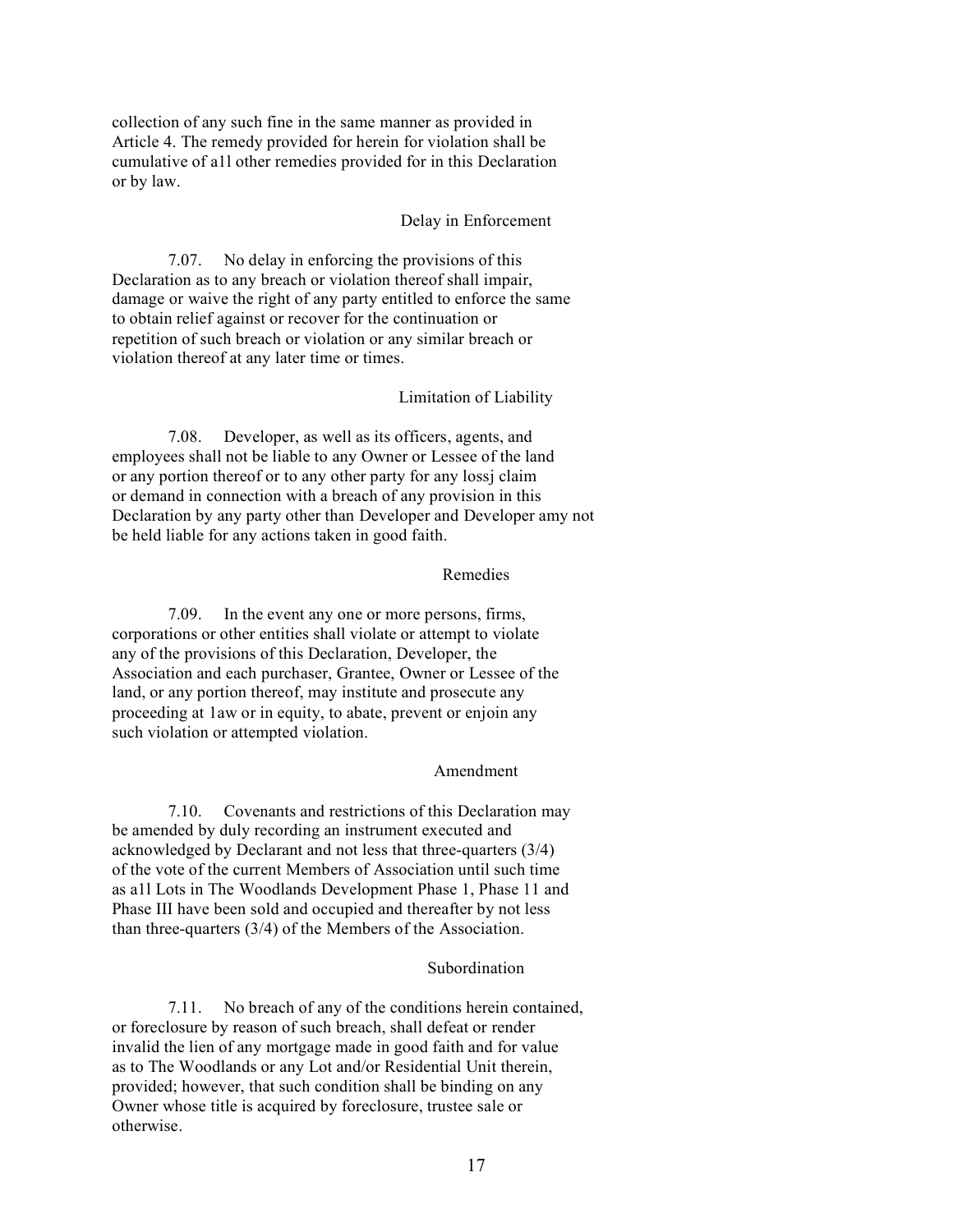## Duration

7.12. The covenants and restrictions of this Declaration shall run with and bind the land, and shall inure to the benefit of and be enforceable by The Woodlands Development Homeowners' Association or any individual Owner thereof for a period of twentyfive (25) years from the date hereof, and thereafter shall continue automatically in effect for additional periods of one (1) year, unless otherwise agreed to in writing by the vote of at least three-quarters (3/4) of the Members of the Association.

EXECUTED to be effective this the 20th day of January, 1990.

YOWELL BUILDERS, INC., A Texas Corporation

Original signed by

DAVID YOWELL, President

THE STATE OF TEXAS COUNTY OF GREGG

This instrument was acknowledged before me on the 1st day of February, 1990 by DAVID YOWELL, as the President of YOWELL BUILDERS, INC., a Texas corporation, on behalf of said corporation.

Original signed by

GEORGIA M. BEASLEY Notary Public State of Texas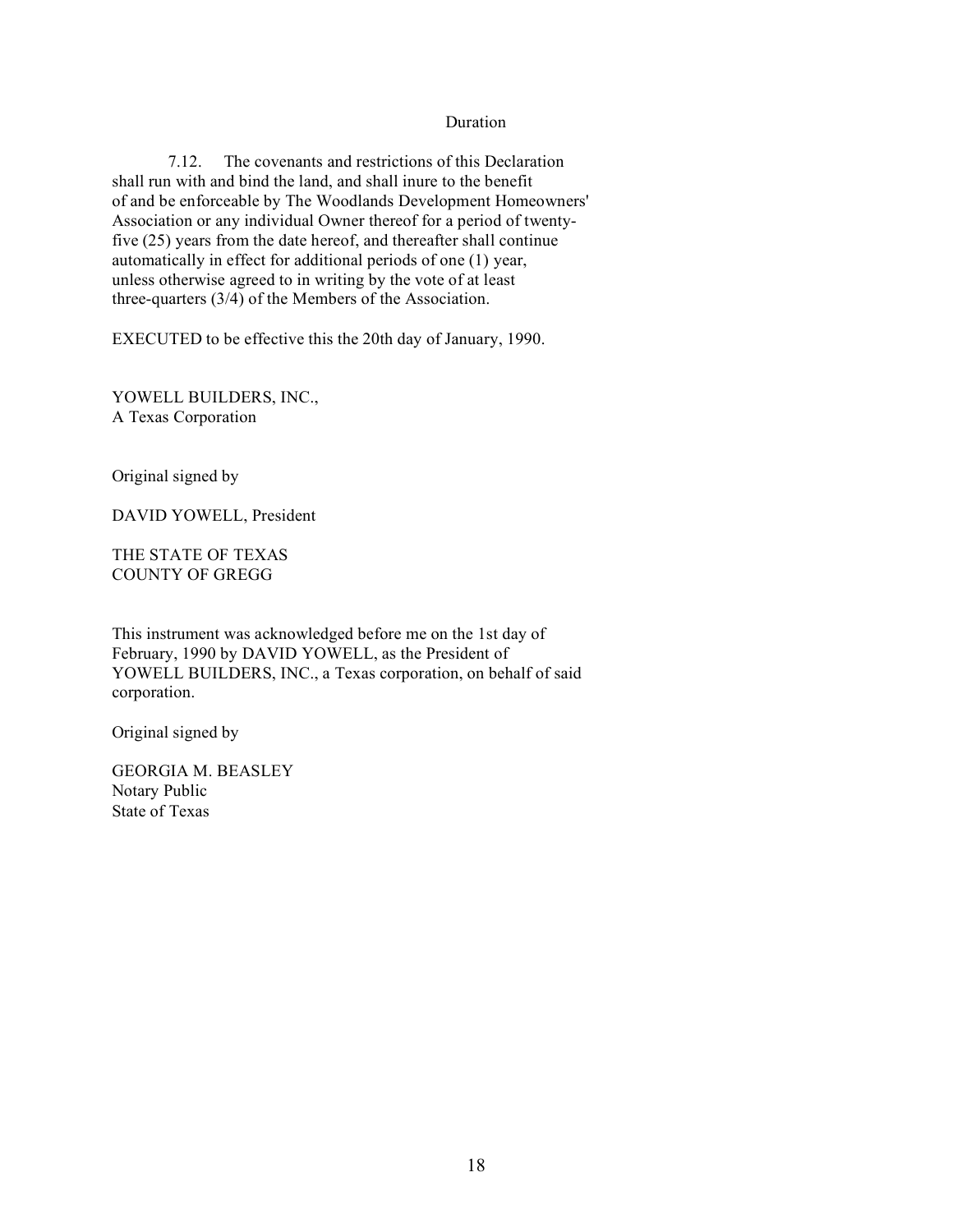# EXHIBIT "A"

## TRACT 1.

15.00 acres of land located in the P. P. Rains Survey, A-258, Gregg County, Texas, said 15.00 acres being the South part of a called 50 acre tract described as Tract Four in warranty deed from Willie D. Johnson to William Allen Meadows, recorded in Vol. 797, page 357, Deed Records, Gregg County, Texas, said 15.00 acres being more particularly described as follows:

BEGINNING at a 3/8'1 iron rod in the EBL of the above-mentioned 50 acre tract, same being the NE corner of a 16.34 acre tract conveyed to Yowell Builders, Inc., by deed dated August 8, 1980, recorded in Vol. 1254, page 50, Deed Records, Gregg County, Texas, said BEGINNING point being N 0 deg. 14 min. E, 582.65 feet from the SE corner of said 50 acre tract;

THENCE West 1226.50 feet along the NBL of a 16.34 acre tract to a 3/81, iron rod for corner in the East ROW line of Airline Road; THENCE North 1 deg. 03 min. E, 535.2 feet along a fence on the East ROW line of said Airline Road to a 3/8'' iron rod in same for corner;

THENCE East 1217.10 feet to a 3/8:' iron rod for corner, same being in the EBL of said 50 acre tract;

THENCE South 0 deg. 03 min. W, 535.1 feet along a fence on the EBL of said 50 acre tract to the PLACE OF BEGINNING and containing 15.00 acres of land.

## TRACT 2.

A1l that certain lot, tract or parcel of land being 16.34 acres of land located in the P. P. Rains Survey, A-258, Gregg County, Texas, said 16.34 acres being the South part of a called 50 acre tract described as Tract Four in Warranty Deed from Willie D. Johnson to William Allen Meadows, deed recorded in Vol. 797, page 357, Deed Records, Gregg County, Texas, said 16.34 acres being more particularly described as follows:

BEGINNING at a 3/8.' iron rod by fence corner post, same being the SE corner of the above-mentioned 50 acre tract;

THENCE North 89 deg. 53 min. We 327.41 feet; N 87 deg. 17 min. W, 507.81 feet and S 89 deg. 18 min. W# 480.10 feet along a fence on the occupied SBL of said 50 acre tract to a fence corner post for corner, same being in the East ROW line of Airline Road; THENCE N 23 deg. 29 min. E, 118.94 feet; N 11 deg. 23 min. E, 73.35 feet; N 9 deg. 20 min. E, 95.05 feet; N 5 deg. 13 min. E, 99.32 feet; and N 1 deg. 17 min. E, 190.12 feet along a fence on the East ROW line of Airline Road to a 3/8'1 iron rod in same'for corner; THENCE East 1226.50 feet to a 3/8/ iron rod for corner, same being in the EBL of the above-mentioned 50 acre tract; THENCE South 0 deg. 14 min. W# 582.65 feet along a fence on the EBL of said 50 acre tract to the POINT OF BEGINNING and containing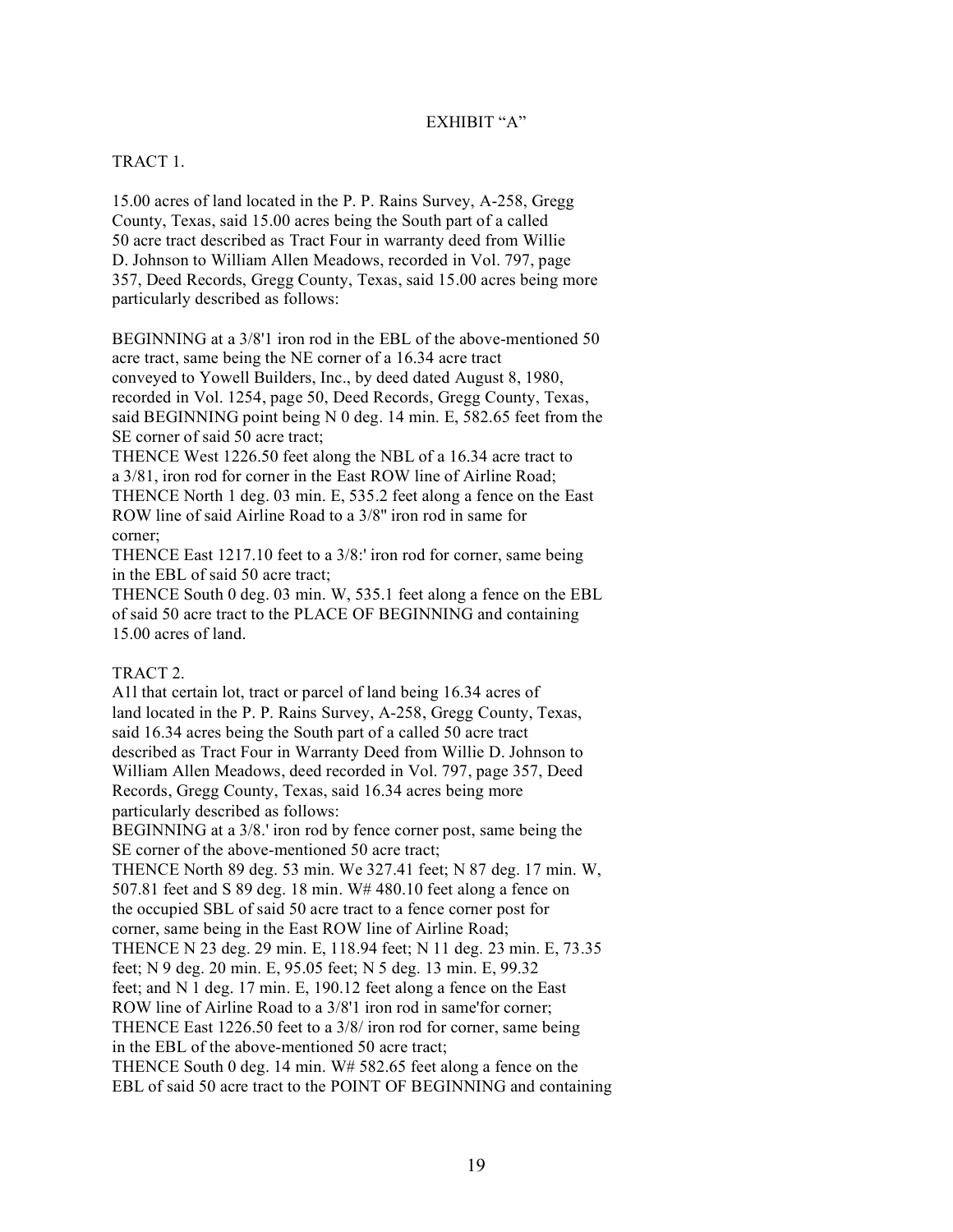16.34 acres of land;

SAVE AND EXCEPT that certain 4.68 acres of land in the P. P. Rains Survey, A-258, Gregg County, Texas, being part of that certain 16.34 acre tract described by deed recorded in Volume 1254, Page 50 of the Deed Records of Gregg County, Texas; said 4.68 acres of land being more particularly described as follows:

BEGINNING at a fence corner found for the southeast corner of the 16.34 acre tract;

THENCE along the fenced boundary of the 16.34 acre tract S 89 deg. 50 min. 38 sec. W, 118.06 feet; N 89 deg. 34 min. 37 sec. W, 209.48 feet and N 87 deg. 31 min. 10 sec. W, 280.62 feet to a 3/8.1 iron rod set for the southeast corner of a 0.110 acre tract;

THENCE N 00 deg. 41 min. 36 sec. W, 126.67 feet with the boundary of the 0.110 acre tract to a 3/8'' iron rod set on the curved south right-of-way (ROW) line of Pebble Creek Drive;

THENCE to the left with the curved ROW line having a radius of 203.17 feet, an arc length of 40.67 feet and whose chord bears N 62 deg. 49 min. 47 sec. E, 40.60 feet to a 3/8'9 iron rod set for the end of the curve;

THENCE N 57 deg. 05 min. 45 sec. E, 347.97 feet with the south ROW line of Pebble Creek Drive to a 3/8.1 iron rod set for the beginning of a curve to the left;

THENCE with the ROW curve having a radius of 157.77 feet, an arc length of 96.57 feet and whose chord bears N 39 deg. 33 min. 38 sec. E, 95.07 feet to a 3/811 iron rod set for southernmost corner of Lot 10, Block 8089, The Woodlands, Unit 3, a plat of subdivision recorded in Volume 2068, Page 317 of the Public Official Records of Gregg County;

THENCE N 59 deg. 50 min. 00 sec. E, 127.19 feet with the Unit 3 boundary to a 3/8'' iron rod set;

THENCE S 89 deg. 57 min. 00 sec. E, 113.41 feet with the Unit 3 boundary to a point for the southeast corner of Unit 3, said point being on the fenced east boundary of the 16.34 acre tract;

THENCE with the fenced east boundary of the 16.34 acre tract S 01 deg. 02 min. 18 sec. W, 46.19 feet and S 00 deg. 15 min. 09 sec. W, 438.54 feet to the POINT OF BEGINNING and containing 4.68 acres of land.

# TRACT 3.

All that certain lot, tract or parcel of land being 0.6446 acre of land located in the P. P. Rains Survey, A-258, Gregg County, Texas; said 0.6446 acre being a part of a called 50 acre tract described as Tract Four in Warranty Deed from Willie D. Johnson to William Allen Meadows, deed recorded in Volume 797, Page 357, Deed Records of Gregg County, Texasy; said 0.6446 acre being more particularly described as follows: '

BEGINNING at a 3/8/ iron rod in the west boundary line of the above-mentioned 50 acre tract; said point also being the northwest corner of a 15.00 acre tract conveyed to Yowell Builders, Inc. by deed dated April 23, 1981, recorded in Volume 1295, Page 5l, Deed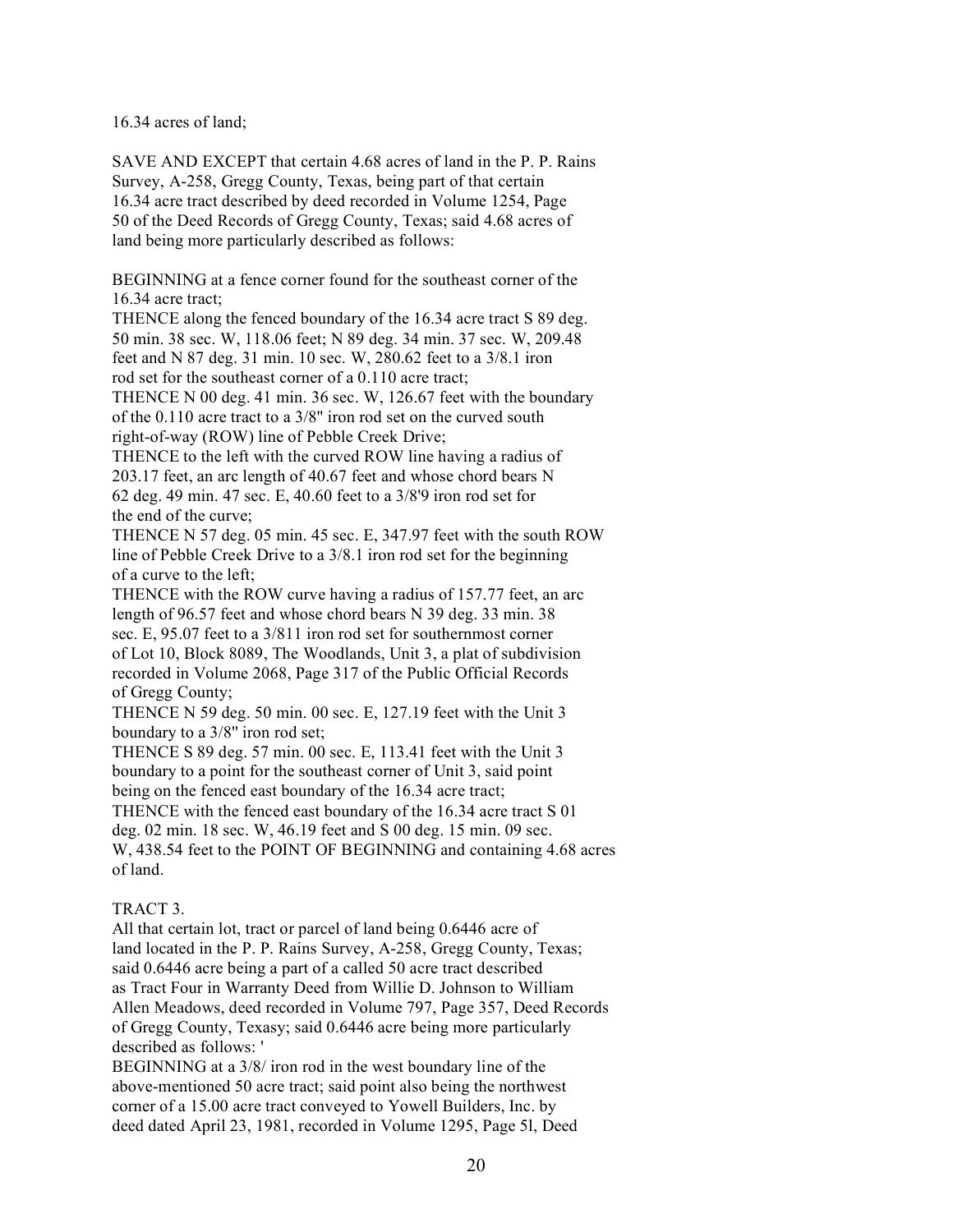Records, Gregg County, Texas; said Beginning point also being in the east ROW line of Airline Road;

THENCE with said east ROW line of Airline Road N 00 deg. 29 min. E, 15.00 feet to a 3/811 iron rod set for corner;

THENCE N 88 deg. 52 min. E, 1,206.17 feet to a 3/899 iron rod set for corner; said point being in the EBL of the above-mentioned 50 acre tract;

THENCE with the EBL of said 50 acre tract S 00 deg. 19 min. W, 25.00 feet to a 3/8,. iron rod for corner; said point being the NE corner of the above-mentioned 15.00 acre tract;

THENCE with the NBL of sid 15.00 acre tract S 88 deg. 42 min. W, 588.14 feet and S 89 deg. 57 min. W# 617.93 feet to the PLACE OF BEGINNING and containing 0.6446 acre of land.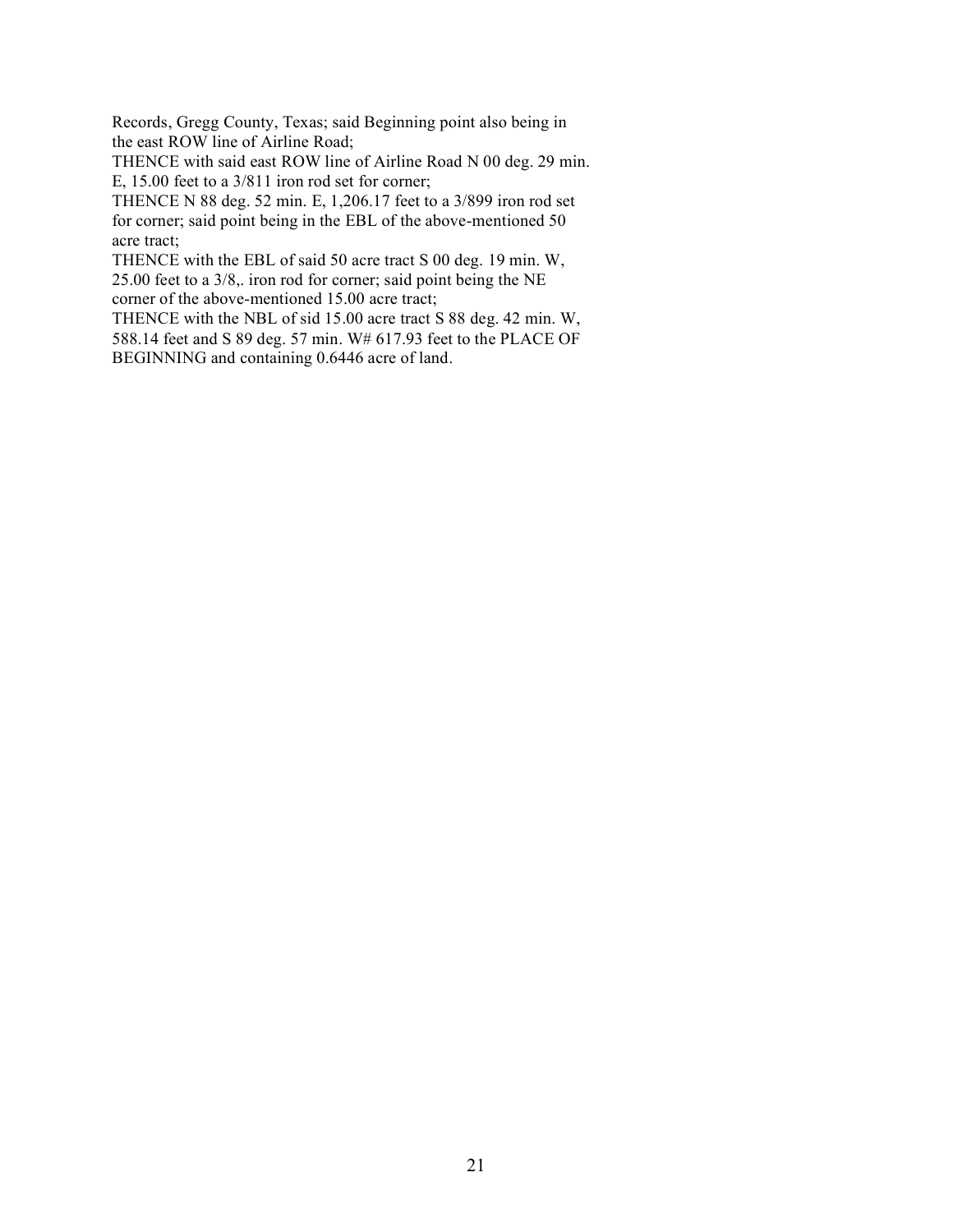## EXHIBIT "B"

Being 1 1'. 60 acres of land located in the P. P. Rains Survey, A-258, G regg County, Texas ; said 1 1 .67.. acres being a part of a 1 5. 00 acre tract described in Warranty Deed Records in Volume 1 295, Page 51 and all of a 0. 61146 acre tract described in Warranty Deed Records in Volume 1998. Page 360. Public Official Recordse G regg County, Texas ; said 1 1 . 60 acres being more particu-Iarly described as follows :

B EG IN S ING at a 3/8'' iron rod for the northwest corner of the herein described 1 1 . 60 acres; said point being the northwest corner of the ',above mentioned 0. 64116 acre tract; said p' oint al so being in the east ROW' Iine of Aîrline Road; TH ENCE N 89th 18' 21111 E, 1 , 207. 59 feet with the NB L of said 0. 611116 acre tract to a 3/81' îron rod for corner;

TH EN C E S 02Q tll' 11911 be 29 . 119 feet; S 00O 58' 381' E 1 68 . 1 3 feet ; S ()00 50' 20,' W , 89 . 1 3 feet; S 0l1û 27' 1 9'' E 1 05. 38 feet; S (800 1 5' 53,' W 79 . 1 11 feet; S 036. 26' 1 9'I W 115.64 feet; S 0qo 1 6t 57'1 E 48.8 1 feet; S 01@ 1 5: 331' Ee 50.58 feet; and S (10\* 22' 22/ W, 46.81 feet along the EBL of herein described 11. 60 acres to a point for corner;

TH ENC E N 89th 571 00/ \* 1 1 3. q1 feet to a point for corner;

THENCE S 59Q 50' 00.1 W, 127. 19 to a point in the east ROW Iine of Pebble Creek Drive. said point also being in the EBL of The Woodlands. Unît 1, a subdivision recorded in Volume 1 476, Page 381, Plat Records, G regg County e Texas ; said point al so being on a curve;

THENCE along said EBL of said s' ubdîvision, 13. 59 feet alom said curve to the Iefte said curve having a radius of 1 57.78 feet, a delta- of 0q0 56' 10/ and a chord bearing and distance of N 19 $@$  33' 27\* E. 13.59 feet; N 72 $@$  511' 38'' b9p 60.00 feet to a point on a curve; 45.38 feet along said curve to the righi. said curve having a radîus of 20. 00 feet, a delta of 130\* 009 20,. and a chord bearing and distance of S  $82@$  05I 30/ W, 36.25 feet; N 32<: 5114 17<sup>\*</sup> W. 39 .73 feet to the beginning of a curve; 59.77 feet along said curve to the Ieft, said curve having a radius of 294.3: feet, a detta of  $11\omega$ ,  $31\cdot B''$ and a chord bearing and distance of N  $38\omega$  1131 20\* W. 59.67 feet to the beginning of a curve; 15. 31 feet along said curve to the right. said curve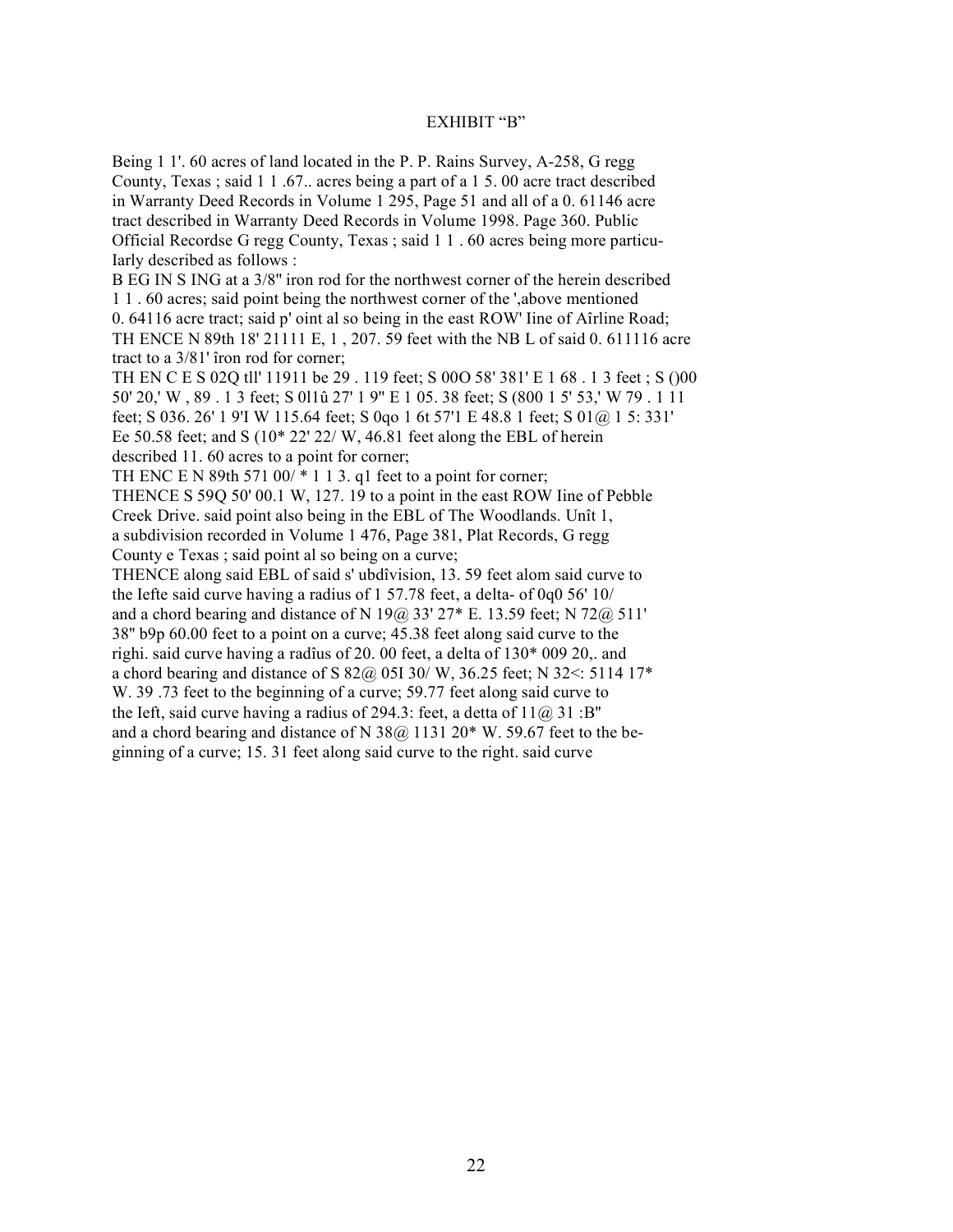havîng a radîu s of 20. 00 feet, a del ta of R3Q 50' 1191. and a chord bearing and distance of N 22t3 36' 57n W 1 q. 93 feet ; N 00> 1111 361, W 118. 7q feet to a point in the EBL of The Woodlands Unit 2, a subdivision recorded in Volume 1 61 0. Page 299, Plat Records, Gregg County, Texas; THENCE alopg said EBL of said subdivision N 000 q1' 36/ W. 230.97 feet to a point for the beginning of a curve; 31. 112 feet along said curve to the righte said curve havîng a radius of 20. 00 feet, a delta of  $90\omega$  00' ()0'1 and a chord bearing and distance of N 11J1\* 18' 2511 Ee 28.28 feet; N 00'3 111' 36.1 W, 20.00 feet to a point for the northeast corner of said subdivision. The Woodlands Unit 2)

TH ENCE along the NBL of said subdivîsion, S 89@ 1 8' 21191 W, 120.00 feet to the beginning of a curve; 31 . 42 feet along said curve to the right. said curve having a radius of 20.00 feete a delta of 90O 00' 00/ . and a chord bearing and distance of N 1150 1111 36,1 W 28.28 feet; S 896/ 18l 2111. W 50. 00 feet to the beginning of a curve; 31 .q2 feet along said curve to the right said curve havin: a radius of 2%. 0û feetw a delta of 90t) 00' 00'. and a chord bearing and distance of S qllo 18' 21/' W 28 . 28 feet; S 896' 1 8. 21/' W 1151 . 1 6 feet to the beginning of a curwe; 32. 02 along said curve to the right, said curve havîng a radius of 20. 00 feet, a delta of 91t: qlp 36'î . and a chord bearing and distance of N 114\* B9' 189, W 28.71 feet; N ()10 03f 001' E 12. 116 feet; N 8843 57' 00.' W, 60. 00 feet to a point in the west ROW Iine of Pebble Creek North, said point also being on EBL of a 0. 1607 acre tract. being the same Iand as described ! by deed recorded in Volume 1972 . Page l77 . . of the said Public Off/cial Records;

THENCE N  $01@03'00.1$  E. 2q.96 feet with the EBL of the 0.1607 acre tract to a 1 /2'1 iron rod found;

THENCE N 886' 57l 00,1 W 100. 00 feet with the NBL of the 0.1607 acre tract to a 1 /2.1 iron rod found;

N THENCE S 01Q 03' 00% W, 70. 00 feet wîth the WBL of the .9, 1607 acre tract to a 1 /2 ' lron rod found;

THENCE S  $88@$  57' 0O" E, 100. 00 feet with the SBL of the 0.1607 acre tract to a 3/8\* iron rod found on the west ROW lîne of Pebble Creek North; THENCE S 01@ 03' 0OII W 1 20.00 feet with the west ROW line of Pebble Creek North to a point for the northeast corner of a :.1377 acre tracte being